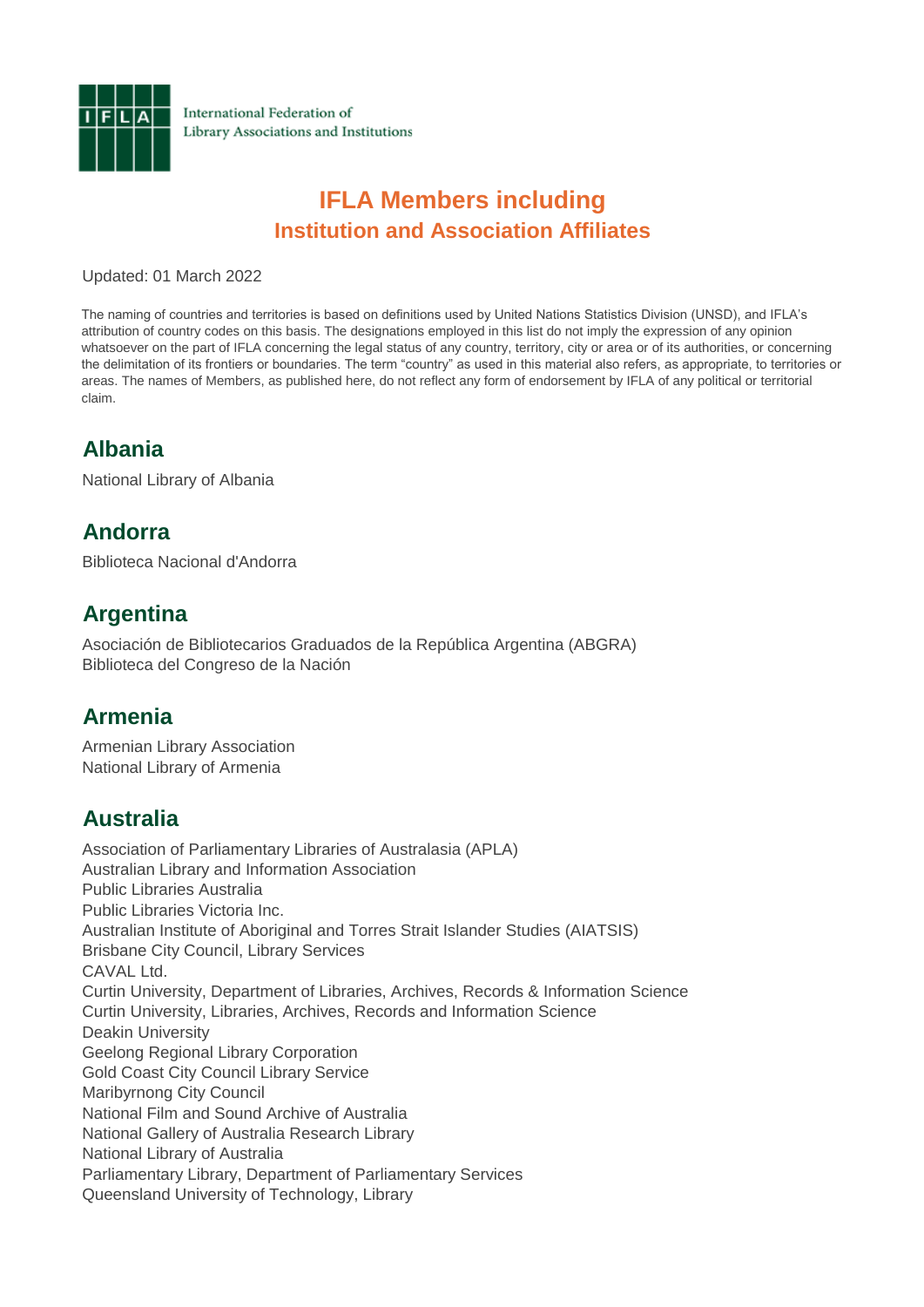Research Library and Archive, Art Gallery of New South Wales Royal Melbourne Institute of Technology Australia State Library of New South Wales, Collection Services State Library of Queensland State Library of Victoria State Library of Western Australia The University of Sydney Libraries University of Melbourne, Information Division University of Queensland Library Vision Australia Information and Library Service Yarra Plenty Regional Library

### **Austria**

Büchereiverband Österreichs (BVÖ) Vereinigung Österreichischer Bibliothekarinnen und Bibliothekare (VÖB) International Atomic Energy Agency Library IST Austria Library Karl Franzens Universität Graz Österreichische Nationalbibliothek Universitäts- und Landesbibliothek Tirol / University and Regional Library Universitätsbibliothek Wien

### **Bahamas**

National Library and Information Services University of The Bahamas

### **Bangladesh**

Ayesha Abed Library, BRAC University Bangladesh National Library Bangladesh Shishu (Children) Academy East West University Library ICDDR, B North South University

### **Barbados**

National Library Service

### **Belarus**

National Library of Belarus

# **Belgium**

Association professionnelle des bibliothécaires et documentalistes (APBD) Vlaamse Vereniging voor Bibliotheek-, Archief- en Documentatiewezen (VVBAD) Arteveldehogeschool Bibliotheek De Krook - Ghent Public Library Bibliothèque Chiroux Bibliothèque de l'Université Libre de Bruxelles Bibliothèque de Malmedy (réseau Wamabi) Bibliothèque du Parlement fédéral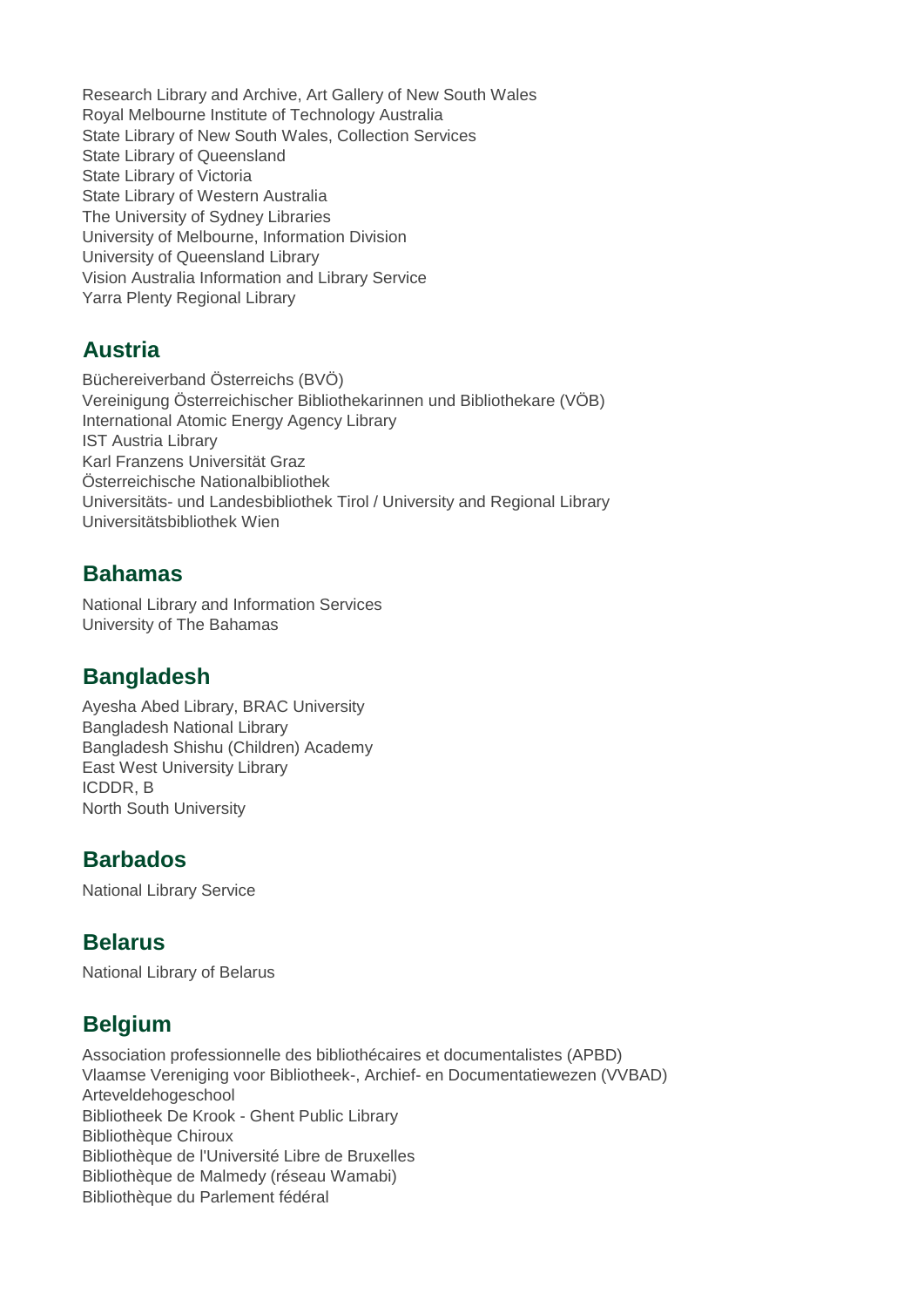Bibliothèque Publique Centrale de la Communauté Française Bibliothèque publique Centrale pour la Région de Bruxelles-Capitale Bibliothèque Royale de Belgique College van Burgemeester en Schepenen Council of the European Union European Parliament, Library Les Bibliothèques de l'Université catholique de Louvain Luisterpuntbibliotheek (Flemish Library serving Persons with a Print Disability) **Muntpunt** Musées Royaux des Beaux-Arts de Belgique / Koninklijke Musea voor Schone Kunsten van België Royal Museum for Fine Arts, Library The Government of Flanders - Department of Culture, Youth and Media Université de Liège, Réseau des Bibliothèques Universiteit Antwerpen, Stadscampus, Bibliotheek Universiteit Gent, Universiteitsbibliotheek Gent University Library KU Leuven Vrije Universiteit Brussel, Universiteitsbibliotheek

## **Belize**

Belize National Library Service and Information System

### **Bhutan**

National Library and Archives of Bhutan (NLAB)

### **Bolivia**

Colegio de Profesionales en Ciencias de la Información de Bolivia (CPCIB)

### **Bosnia and Herzegovina**

Association of Information Professionals - Librarians, Archivists and Museologists National and University Library of Bosnia and Herzegovina Parliamentary assembly of Bosnia and Herzegovina, Information documentation sector, Library dept.

#### **Botswana**

Botswana Library Association Botswana Examinations Council Botswana International University of Science and Technology (BIUST) Botswana University of Agriculture and Natural Resources (BUAN) Institute of Development Management

### **Brazil**

FEBAB - Federação Brasileira de Associaçoes de Bibliotecários, Cientístas da Informação e Instituiçoes Biblioteca do Senado Federal, Praça dos Três Poderes Brazilian Institute of Information on Science and Technology (IBICT) Centro de Documentação e Informação (CEDI), Câmara dos Deputados Fundação Biblioteca Nacional do Brasil / Brazilian National Library SP Leituras - Associação Paulista de Bibliotecas e Leitura Universidade de Campinas - UNICAMP, Sistema de Bibliotecas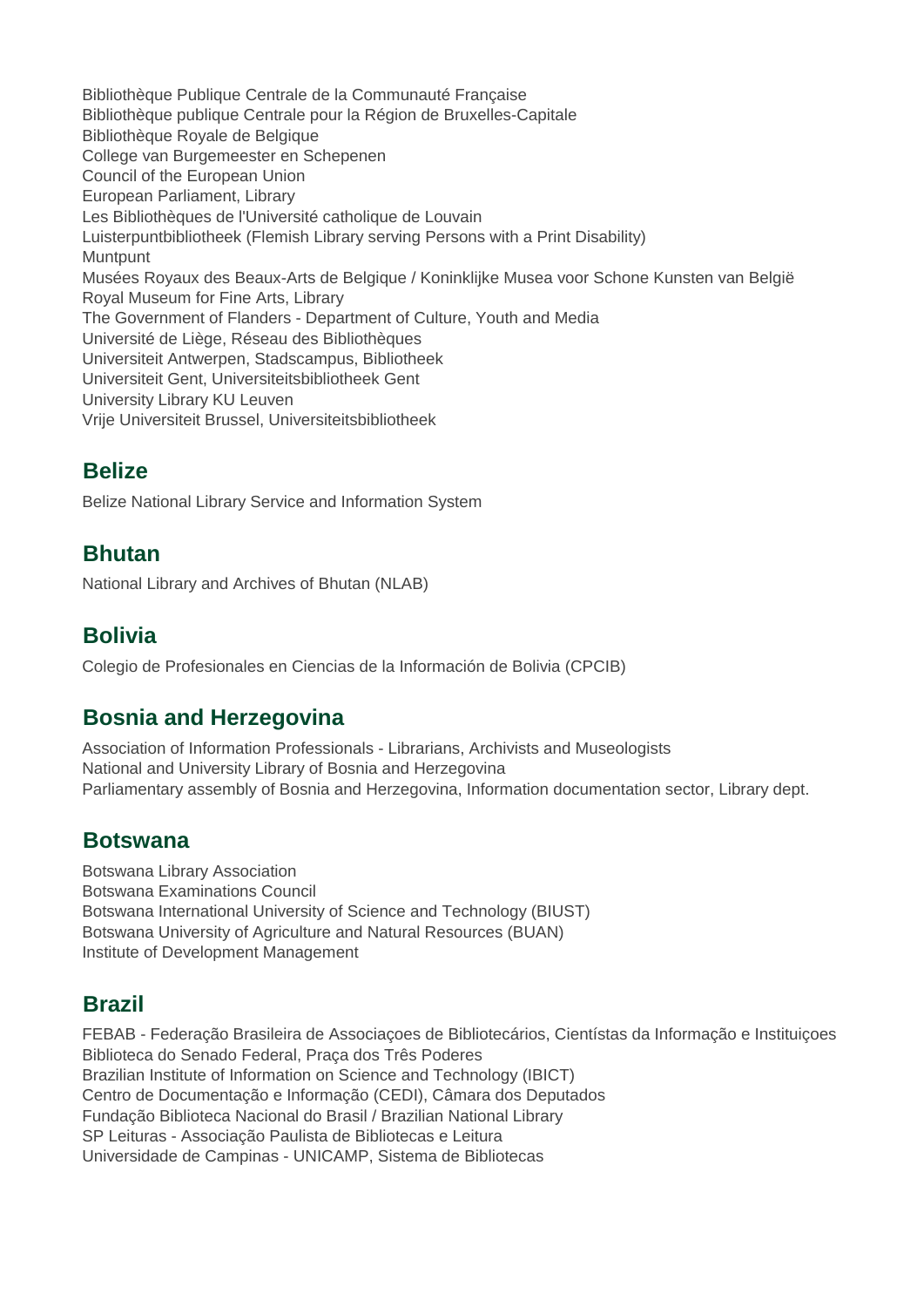### **Brunei Darussalam**

Library, University of Brunei Darussalam

# **Bulgaria**

Bulgarian Library and Information Association Library of the National Assembly of the Republic of Bulgaria Sofia City Library St. St. Cyril and Methodius National Library State University of Library Studies and Information Technologies

## **Cambodia**

Parliamentary Centre of Asia(PCAsia) The Senate of the Kingdom of Cambodia

### **Cameroon**

International Center for Research and Documentation on Traditions and African Languages University of Buea

## **Canada**

Association internationale francophone des bibliothécaires documentalistes (AIFBD) Association of Parliamentary Libraries in Canada / Association des Bibliothéques Parlementaires au Canadian Association of Research Libraries / Association des bibliothèques de recherche du Canada Canadian Federation of Library Associations (CFLA) Federation des milieux documentaires (FMD) L'Association des bibliothèques publiques du Québec (ABPQ) Ontario Library Association (OLA) Bibliothèque de Brossard Bibliothèque de l'Assemblée nationale Canada Bibliothèque de l'Université Laval Bibliothèque de Montréal Bibliothèque et Archives Nationales du Québec, Section des acquisitions et du dévelopement Faculty of Information, University of Toronto HEC Montréal, Bibliothèque Myriam et J. Robert Ouimet Library and Archives Canada (LAC) / Bibliothèque et Archives Canada (BAC) Library of Parliament Canada McGill University Libraries McMaster University, University Library Ontario Legislative Library Regina Public Library Ryerson University Saskatchewan Legislative Library Toronto Public Library Université de Montréal, Direction générale des bibliothèques University Librarian's Office, University of British Columbia University of Alberta Libraries University of Calgary - Libraries and Cultural Resources University of Manitoba Libraries University of Ottawa University of Toronto, Library University of Victoria, McPherson Library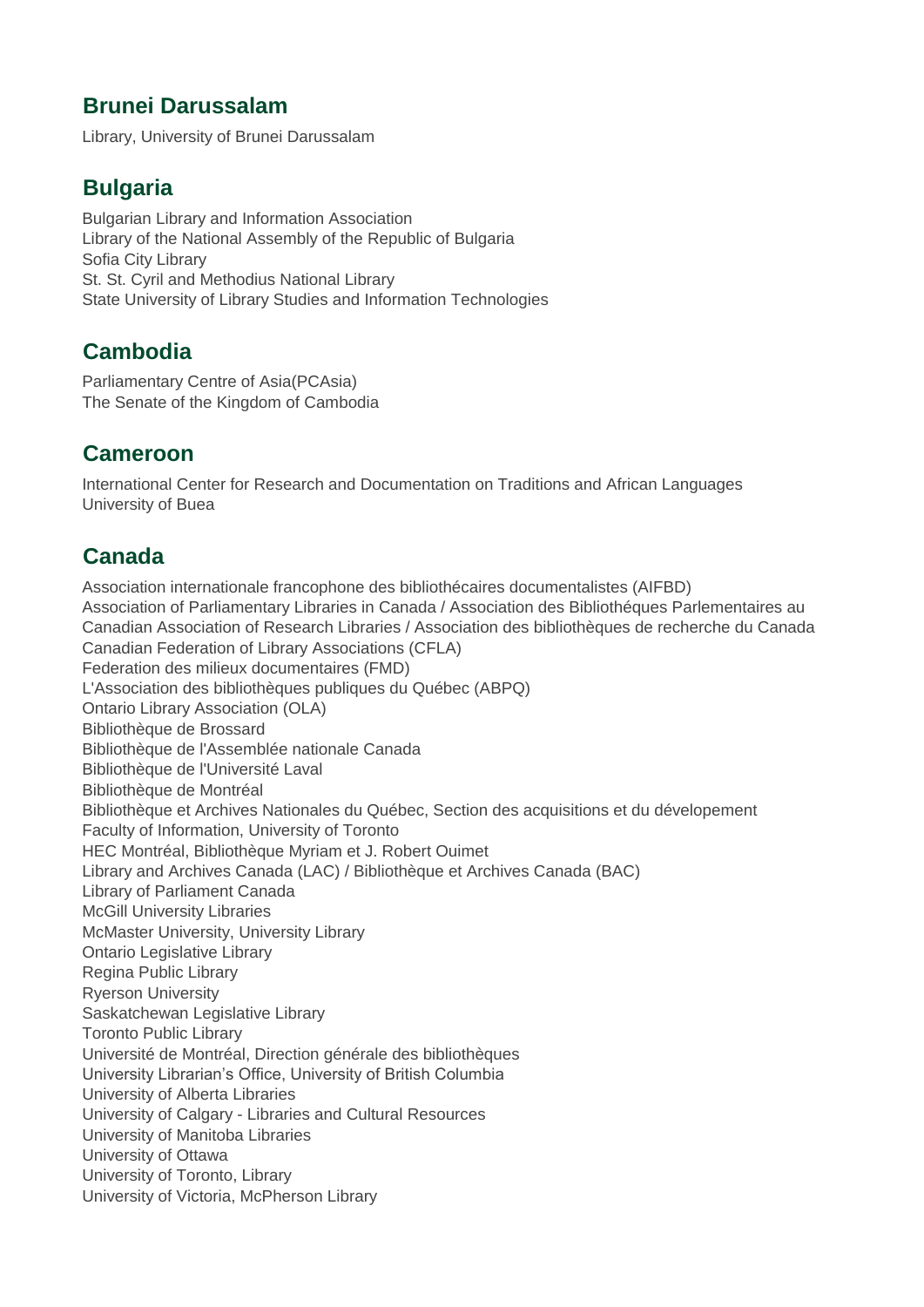University of Western Ontario Vancouver Island Regional Library Vancouver Public Library

## **Chile**

Colegio de Bibliotecarios de Chile AG Biblioteca del Congreso Nacional de Chile Pontificia Universidad Católica de Chile, Sistema de Bibliotecas Universidad de Concepcion

### **China**

Hong Kong Library Association Library Society of China Macau Library and Information Management Association Taiwan Medical Library Association Bureau of International Exchange of Publications City University of Hong Kong, Run Run Shaw Library Department of Public Library Management of the Cultural Affairs Bureau of the Macao SAR Government East China Normal University Library Fong Sum Wood Library, Lingnan University Fudan University, Library Guangzhou Library Hangzhou Public Library Hong Kong Baptist University, Library Hong Kong Legislative Council Library Hong Kong Public Libraries Kaohsiung Public Library Libraries, Renmin University of China Library Association of the Republic of China (Taiwan) Library of Chinese Academy of Sciences Library of Jinjiang City Library of Macau University of Science and Technology Macao Institute for Tourism Studies (IFTM) Macao Polytechnic Institute Library Naniing Library Nanjing Normal University Library National Geological Library of China National Library of China National Palace Museum Library National Science and Technology Library of China (NSTL) New Taipei City Library Pao Yue-kong Library, The Hong Kong Polytechnic University Parliamentary Library, Legislative Yuan Peking University Library School of Information Management of Sun Yat-Sen University Shanghai Administrative Institute Shanghai Library (Institute of Scientific and Technical Information of Shanghai) Shanghai Pudong Library Shenzhen Library Sichuan Provincial Library Southeast University Library Sun Yat-sen University Library Suzhou Library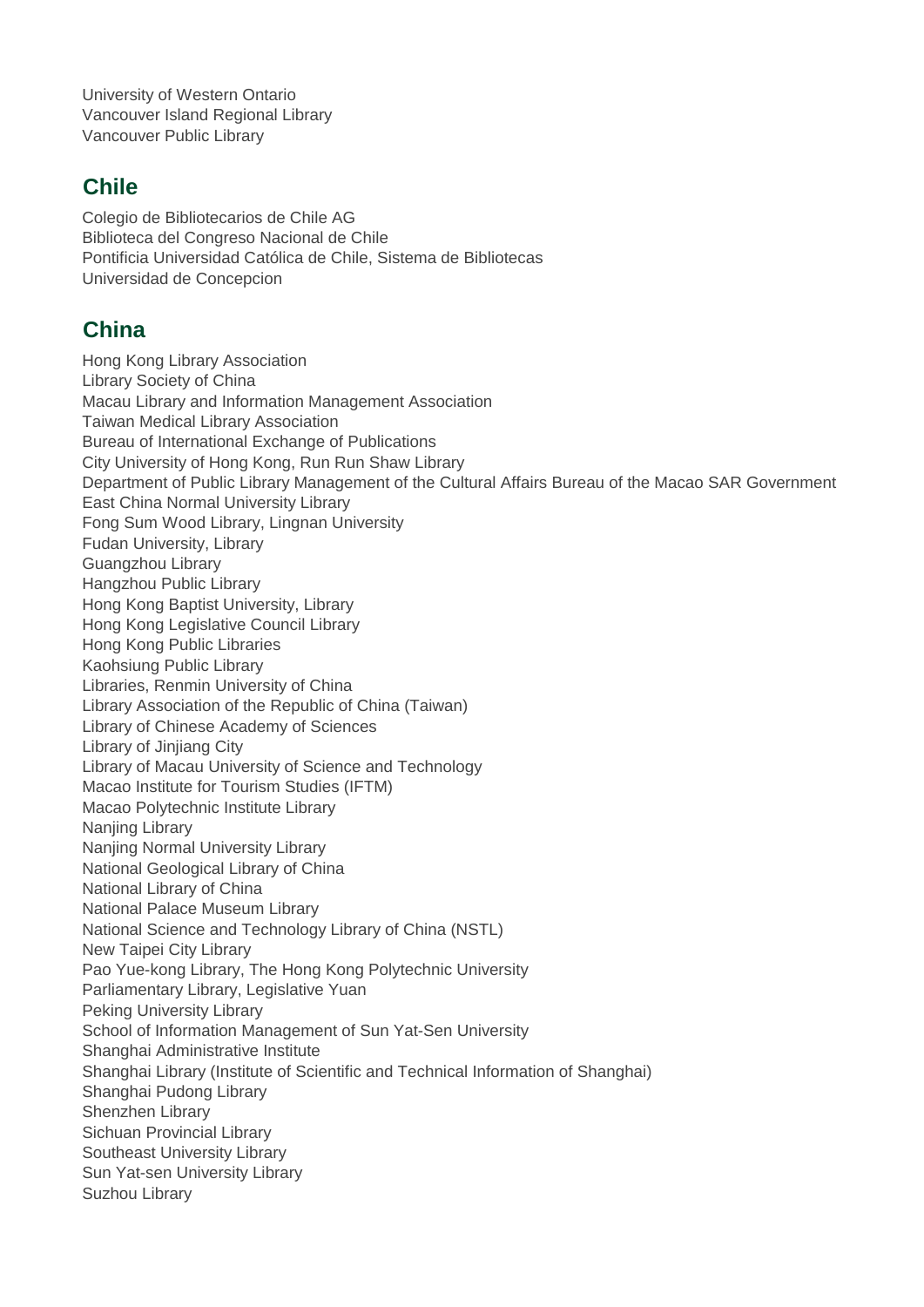Taipei Public Library Taiwan Normal University Library Taiyuan City Public Library The Capital Library of China The Chinese University of Hong Kong The ISF Academy Secondary Library Tianjin Binhai Library Tsinghua University Library University of Hong Kong Libraries University of Macau, International Library University of Saint Joseph Wenzhou-Kean University Library Zhejiang Library Zhejiang University Library

# **Colombia**

Colegio Colombiano de Bibliotecología ASCOLBI Biblioteca Luis Angel Arango - Direction Technical Fundación Universitaria del Área Andina Parlamento Andino Universidad de Bogotá Jorge Tadeo Lozano, Sistema de Bibliotecas

# **Costa Rica**

Colegio de Profesionales en Bibliotecología de Costa Rica Universidad Nacional, Escuela de Bibliotecología, Documentación e Información

# **Croatia**

Hrvatsko knjiznicarsko drustvo / Croatian Library Association (CLA) Croatian Library for the Blind Faculty of Law Library, University of Zagreb Knjiznica Hrvatskoga Sabora / Library of the Croatian Parliament National and University Library Pubic Library "Victor Car Emin" / Gradska knjižnica i citaonica Viktor Car Emin Opatija Rijeka City Library University of Zadar, Department of Information Sciences University of Zagreb - Central office for coordinator libraries Zagreb City Libraries / Knjiznice grada Zagreba

# **Curaçao**

Biblioteka Nashonal Kòrsou Frank Martinus Arion Mongui Maduro Library

# **Cyprus**

Cyprus Association of Librarians – Information Scientists (CALIS) Cyprus Health Sciences Library, Nicosia General Hospital Cyprus Library Cyprus University of Technology Final International University University of Cyprus Library University of Nicosia Library & Information Centre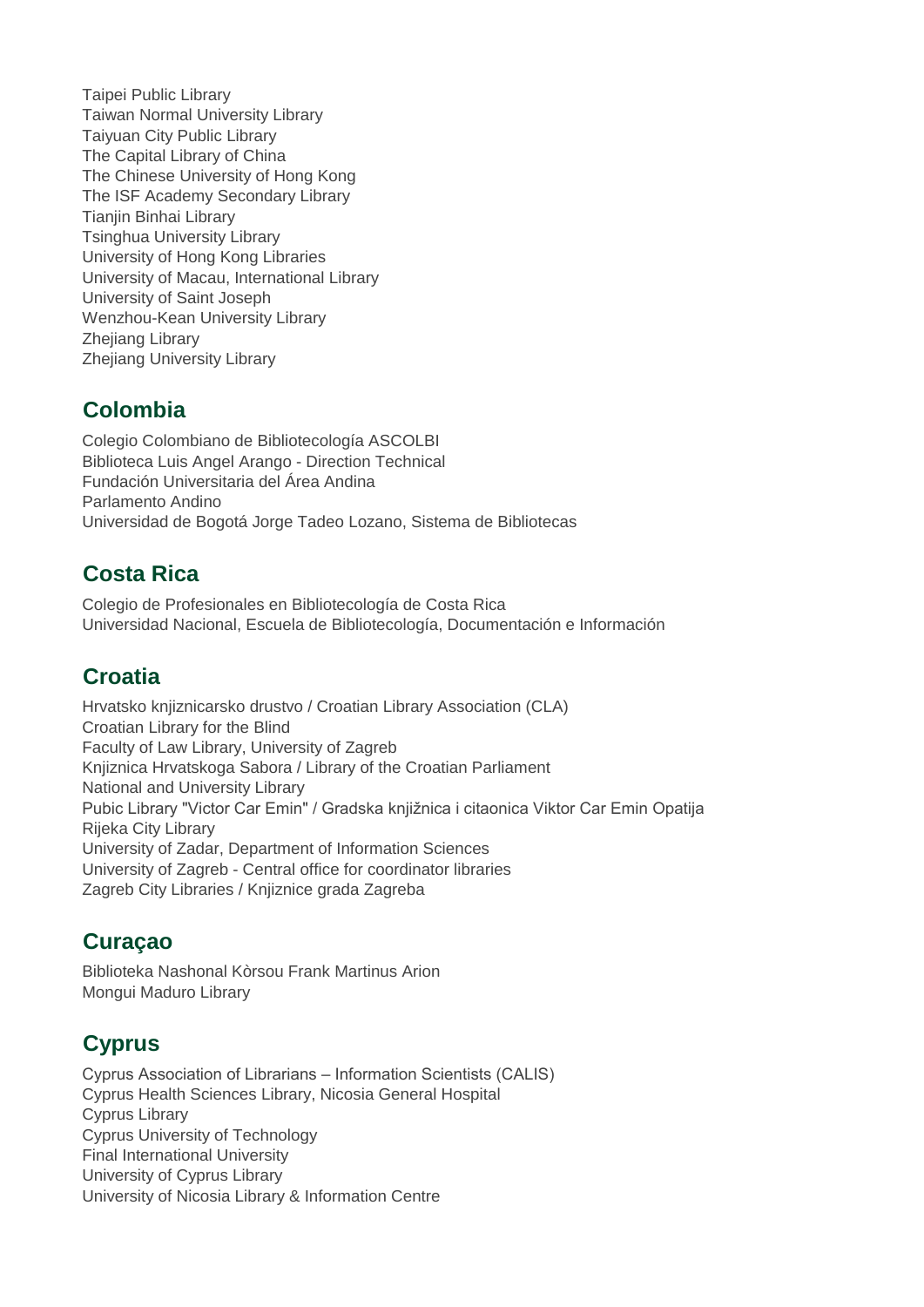## **Czechia**

Svaz knihovniku a informacních pracovniku CR (SKIP) / Association of Librarians and Information Professionals Academy of Sciences Library Municipal Library of Prague Národní knihovna Ceské republiky / National Library of the Czech Republic National Library of Technology Parliamentary Library, Parliament of the Czech Republic, Chamber of Deputies

# **Democratic People's Republic of Korea**

Library Association of the DPR of Korea Sci-Tech Complex, DPRK

## **Denmark**

Association of Danish Public Library Managers Danmarks Forskningsbiblioteksforening / Danish Research Library Association International Association of Music Libraries, Archives and Documentation Centres (IAML) The Danish Library Association Aalborg Bibliotekerne Aalborg University Library Århus Kommunes Biblioteker Dansk Biblioteks Center A/S Det Kgl. Bibliotek / Royal Danish Library Folketingets Bibliotek, Arkiv og Oplysningstjeneste Gladsaxe Bibliotekerne, Gladsaxe Hovedbibliotek Holbaek Bibliotek Københavns Biblioteker Nota – Danish National Library for Persons with Print Disabilities Nyborg Bibliotek Odense Centralbibliotek Randers Bibliotek Roskilde University Library Slots- og Kulturstyrelsen / Agency for Culture and Palaces University Library of Southern Denmark Vejle Bibliotekerne

# **Djibouti**

Bibliothèque Nationale de Djibouti

# **Dominican Republic**

Biblioteca Nacional Pedro Henriquez Ureña

### **Ecuador**

Aurelio Espinosa Polit Ecuadorian Library

# **Egypt**

Arab Institution of Knowledge Management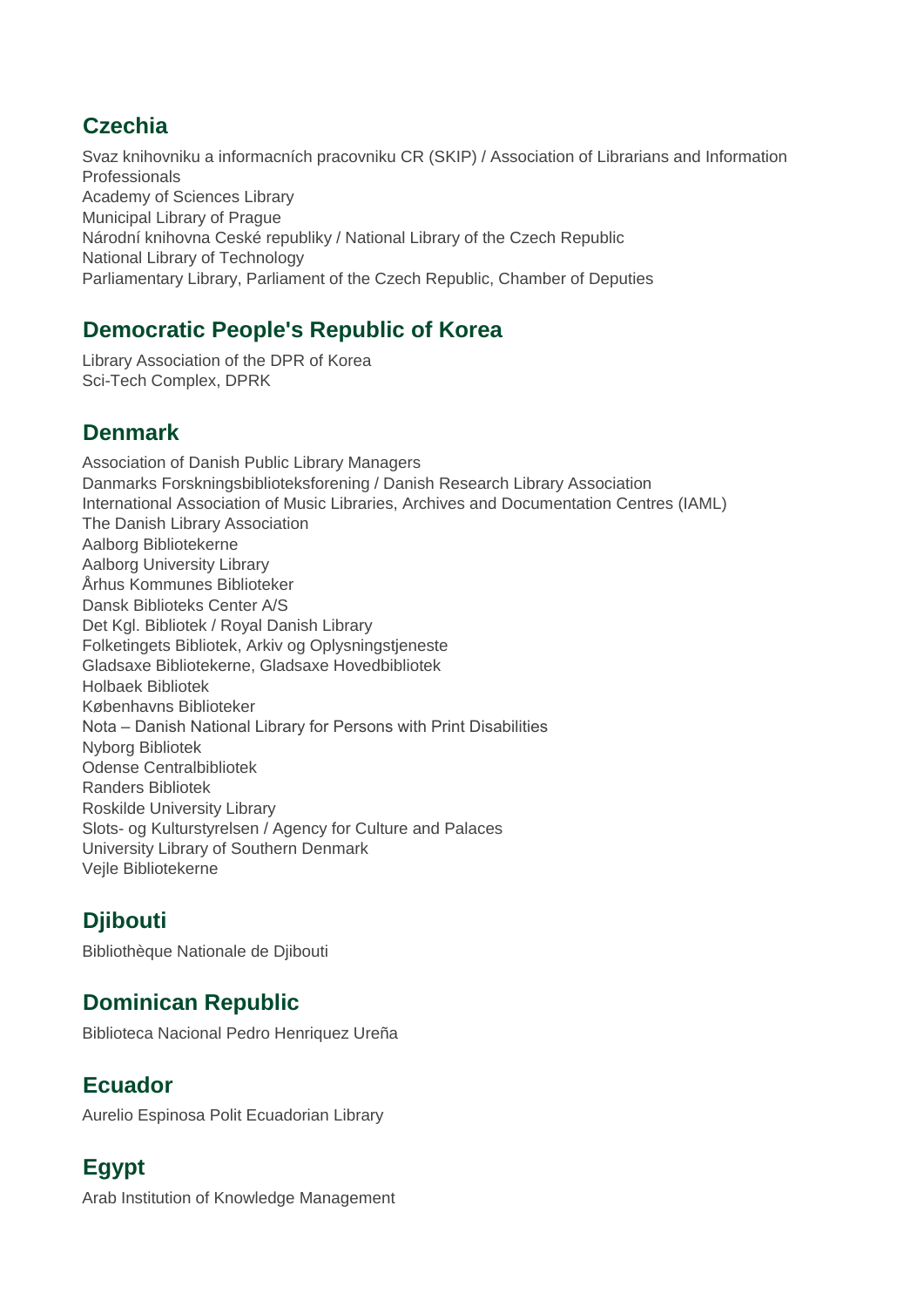Egyptian Library Association (ELA) American University in Cairo, Library Arab Academy for Science, Technology and Maritime Transport Bibliotheca Alexandrina League of Arab States, Department of Information & Library Center National Library and Archives of Egypt (Dar el kotob) (NLAE) The British University in Egypt, Library

### **El Salvador**

Asociación de Bibliotecarios de El Salvador, ABES

## **Estonia**

Eesti Raamatukoguhoidjate Ühing / Estonian Librarians Association (ELA) Eesti Rahvusraamatukogu / National Library of Estonia Repository Library of Estonia / Eesti Hoiuraamatukogu Tallinna Ülikooli Akadeemiline Raamatukogu / Academic Library of Tallinn University Tartu University Library

# **Ethiopia**

United Nations Economic Commission for Africa Library (UNECA Library)

# **Faroe Islands**

National Library of the Faroe Islands

# **Fiji**

International School Suva Library Services of Fiji University of the South Pacific, Serial Section Library

# **Finland**

ARLIS/Norden Bibliothecarii Medicinae Fenniae Finlands svenska biblioteksförening r.f. / Finland´s Swedish Library Association Finnish Research Library Association Suomen Kirjastoseura / Finnish Library Association Aalto University Library Abo Akademis bibliotek / Abo Akademi University library Celia Finnish Environment Institute Häme City Library - Häme Provincial Library Helsinki City Library / Helsingin Kaupunginkirjasto Helsinki University Library Jyväskylä City Library - Regional Library of Central Finland Jyväskylä University Open Science Centre Kuopio City Library, County Library of North Savo, City of Kuopio Library of Parliament Finland National Repository Library Oulu City Library - Regional Library Oulu University Library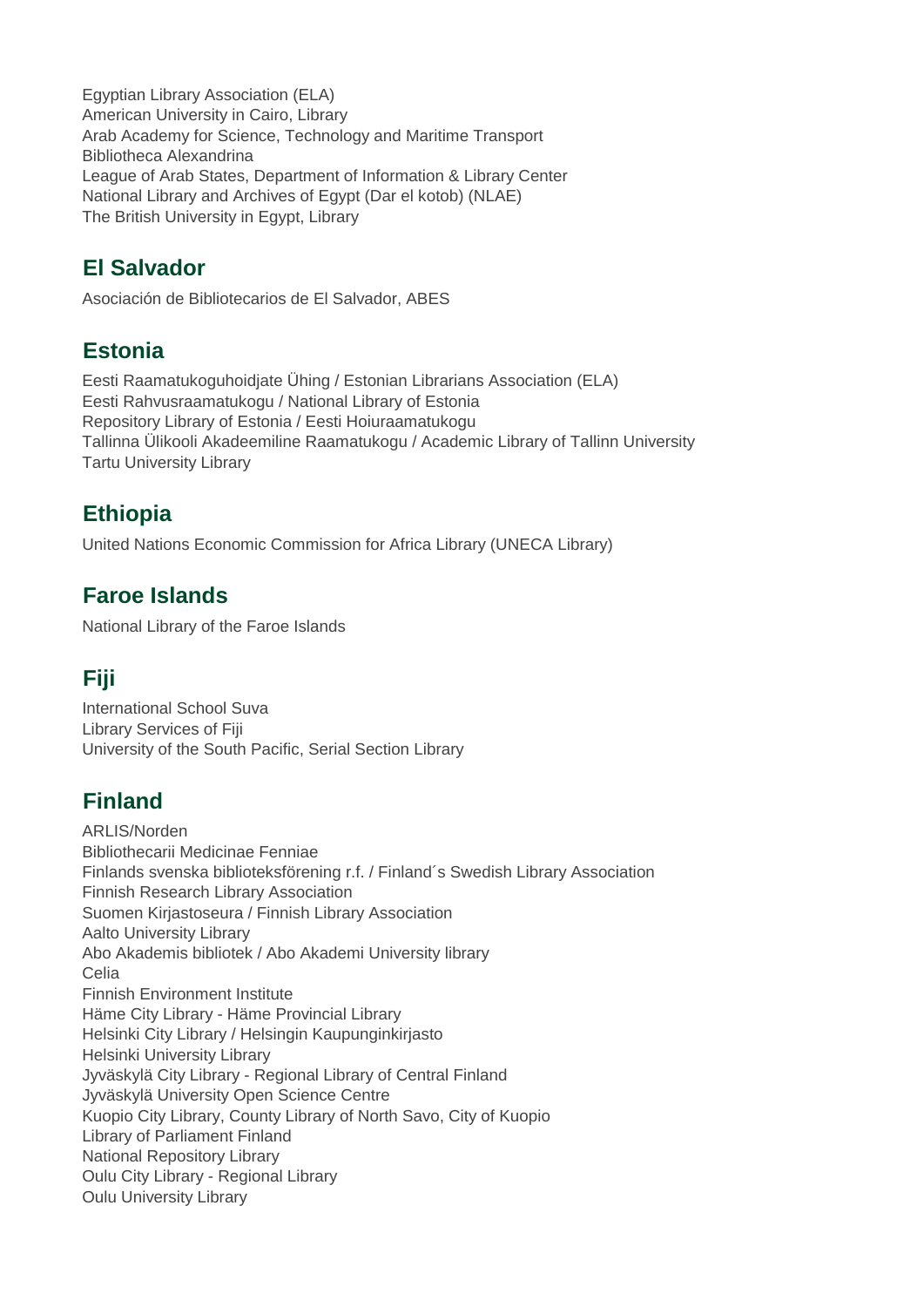Porin kaupunginkirjasto - Satakunnan maakuntakirjasto / Pori City Library Porvoo City Library - Regional Library Prime Minister's Office, Library and Publication Unit Rovaniemi City Library Tampereen Kaupunginkirjasto Tampereen yliopiston kirjasto / Tampere University Library The National Library of Finland The Tritonia Academic Library, Vaasa Turku City Library Turku University Library Turku University of Applied Sciences, Library University of Eastern Finland, Library University of the Arts Helsinki Library

### **France**

Association des Bibliothécaires de France (ABF) Association des Professeurs Documentalistes de l'Education Nationale (APDEN) Comité Français International - Bibliothèques et Documentation (CFIBD) International Council for Scientific and Technical Information (ICSTI) International Council on Archives (ICA) Agence Bibliographique de l'enseignement Supérieur (ABES) American Library in Paris Assocation Valentin Haüy pour le bien des Aveugles, Bibliothèques Bibliothèque Cujas Bibliothèque de l'Assemblée Nationale France Bibliothèque de l'Université de la Mediterranée (AIX-Marseille II) Bibliothèque de l'Université de Technologie de Compiègne Bibliothèque de l'université Jean Moulin Lyon 3 Bibliothèque Municipale de Lyon Bibliothèque nationale de France Bibliothèque nationale et universitaire de Strasbourg Bibliothèque Publique d'Information Bibliothèque Universitaire Lyon1-SCD Bibliothèques de la Ville de Paris, Bibliothèque Forney Centre technique du livre de l'enseignement supérieur Château de Versailles Ecole Nationale Supérieure des Sciences de l'information et des Bibliothèques (ENSSIB) Institut national d'histoire de l'art (INHA) ISSN International Centre - CIEPS Ministère de la Culture et de la Communication, Service du livre et de la lecture Musée du Quai Branly-Mediatheque Service commun de documentation - Université Rennes 1 UNESCO Library Université de Lille Université Fédérale Toulouse Midi-Pyrénées - SICD Université Gustave Eiffel Université Paris-Saclay

### **Gambia**

Gambia National Library National Centre for Arts and Culture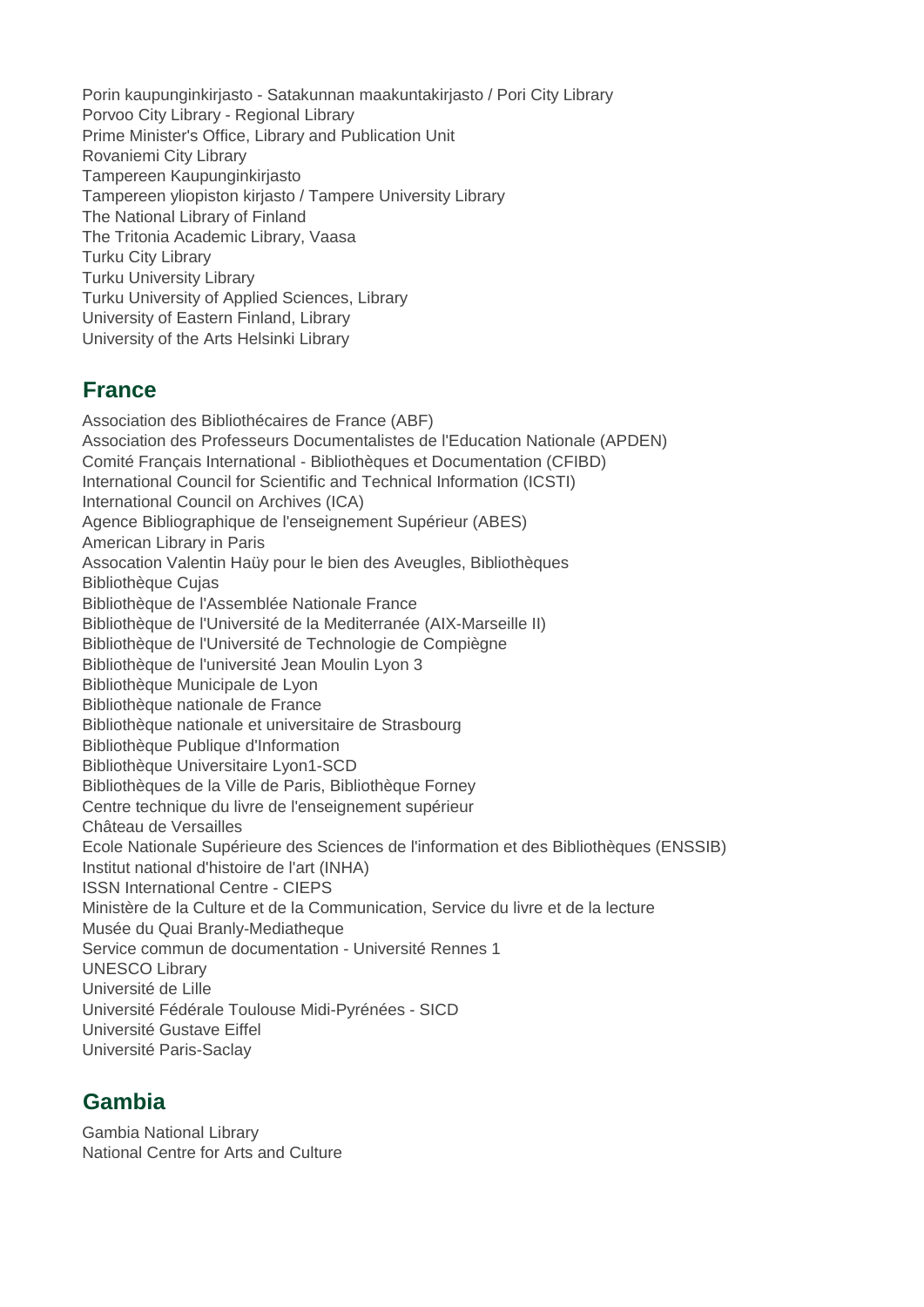# **Georgia**

National Parliamentary Library of Georgia

# **Germany**

Arbeitsgemeinschaft der Spezialbibliotheken e.V., Geschäftsstelle Berufsverband Information Bibliothek - BIB Bibliothek & Information Deutschland (BID) - Bundesvereinigung Deutscher Bibliotheks- und Informationsverbände e.V. Deutscher Bibliotheksverband e.V. (DBV) International Association of University Libraries (IATUL) VDB - Verein Deutscher Bibliothekarinnen und Bibliothekare e.V. Bayerische Staatsbibliothek Berlin Cosmopolitan School Bibliothek der RWTH Aachen Bibliotheken der Stadt Dortmund - Stadt- und Landesbibliothek BIS - Bibliotheks- und Informationssystem Bundesverwaltungsgericht/The President of the Federal Administrative Court Deutsche Nationalbibliothek Deutsche Zentralbibliothek f. Wirtschaftswissenschaften (ZBW), Leibniz-Informationszentr. Wirtschaft Deutscher Bundestag – Bibliothek Deutsches Museum Bibliothek Deutsches Patent- und Markenamt ekz.bibliotheksservice GmbH German National Library of Science and Technology / Technische Informationsbibliothek (TIB) Goethe-Institut Gottfried Wilhelm Leibniz Bibliothek, Niedersächsische Landesbibliothek HAW, Hamburg - Fakultät Design, Medien und Information, Studiendept. Info. Hertie School GmbH Herzog August Bibliothek Herzogin Anna Amalia Bibliothek, Klassik Stiftung Weimar Hochschulbibliothekszentrum des Landes Nordrhein-Westfalen Hochschule der Medien Stuttgart, Fakultät Information und Kommunikation KIT-Bibliothek / Karlsruher Institut fuer Technologie (KIT) Leipzig University Library Max Planck Institute for Comparative Public Law and International Law/Library Max-Planck-Institut für ausländisches und internationales Privatrecht - Bibliothek Mediengemeinschaft für blinde, seh- und lesebehinderte Menschen e. V. National Gallery of Canada / Musee des Beaux-Arts du Canada, Library Niedersächsische Staats- und Universitätsbibliothek Göttingen Sächsische Landesbibliothek - Staats- und Universitätsbibliothek Dresden (SLUB) Staats- und Universitätsbibliothek Bremen Staats- und Universitätsbibliothek Hamburg Carl von Ossietzky Staatsbibliothek zu Berlin, Preußischer Kulturbesitz Stadtbibliothek Hannover Stadtbüchereien Landeshauptstadt Düsseldorf Städtische Bibliotheken Dresden Technische Hochschule Köln (TH Köln), Library Texas A & M University Libraries Universitaetsbibliothek Duisburg-Essen Universität Konstanz, Bibliothek Universitäts- und Landesbibliothek Universitäts- und Landesbibliothek Bonn Universitäts- und Landesbibliothek Darmstadt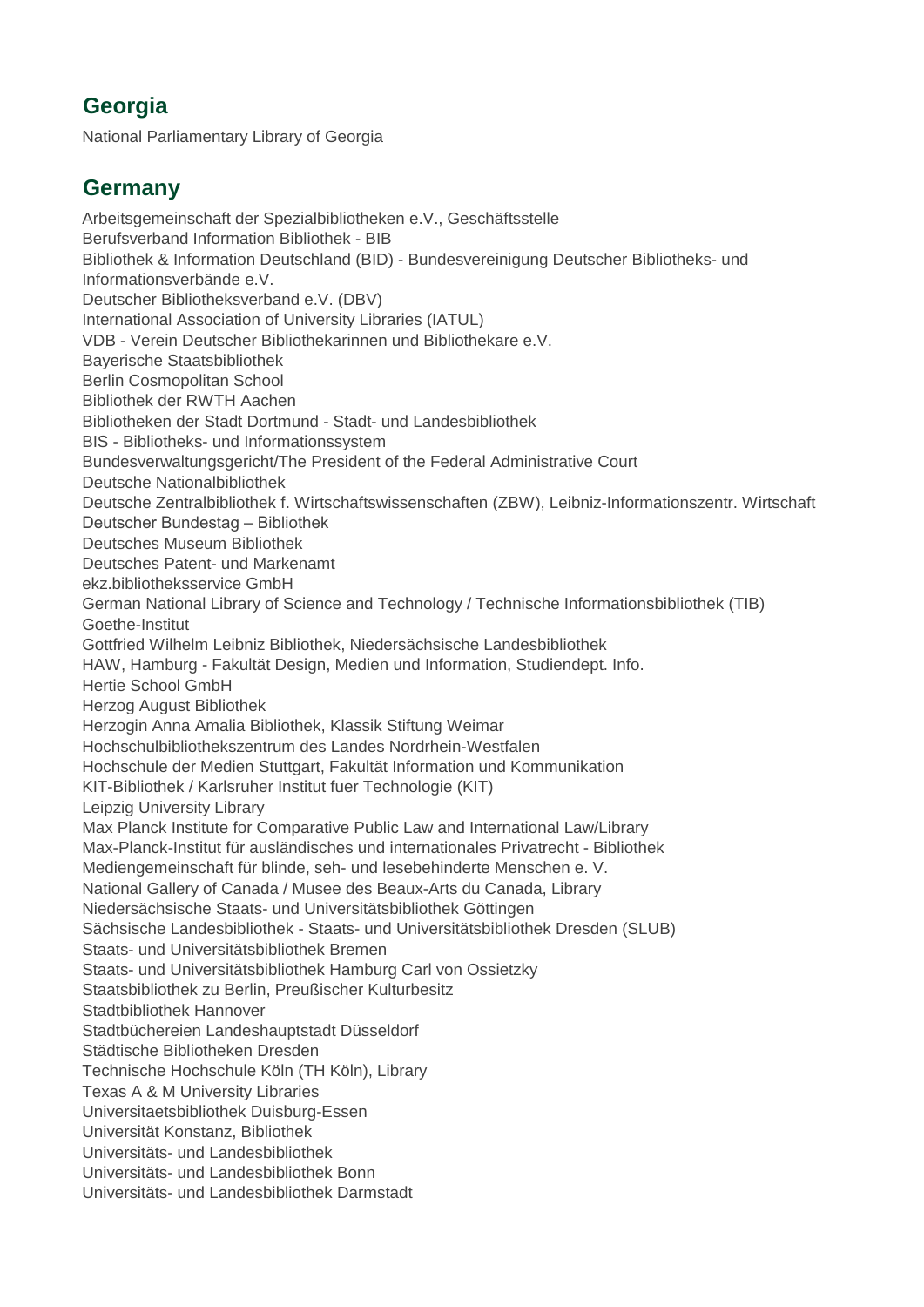Universitäts- und Landesbibliothek Münster Universitäts- und Landesbibliothek Sachsen-Anhalt Universitätsbibliothek Augsburg Universitätsbibliothek Bielefeld Universitätsbibliothek der Freien Universität Berlin Universitätsbibliothek der Technischen Universität Muenchen Universitätsbibliothek Heidelberg Universitätsbibliothek Paderborn Universitätsbibliothek Regensburg Universitätsbibliothek Tübingen Universitätsbibliothek Würzburg University of California at Berkeley, Library Württembergische Landesbibliothek ZB MED - Information Center Life Sciences Zentral- und Landesbibliothek Berlin (ZLB) - Generaldirektion

### **Ghana**

Ghana Institute of Management and Public Administration (GIMPA) Ghana Library Authority SD Dombo University of Business and Integrated Development Studies University of Education, Winneba Library

### **Gibraltar**

University of Gibraltar

#### **Greece**

Association of Greek Librarians and Information Scientists Aikaterini Laskaridis Foundation Aristotle University of Thessaloniki, Library & Information Centre Bank of Greece - Library Ethnike Bibliotheke tes Hellados / National Library of Greece Eugenides Foundation Hellenic American Educational Foundation / Athens College and Psychico College Libraries Hellenic American Union Library of the Hellenic Parliament University of Thessaly Library and Information Centre

### **Greenland**

Nunatta Atuagaateqarfia / Central Library of Greenland

### **Guam**

Pacific Islands Association of Libraries, Archives and Museums (PIALA)

### **Guatemala**

Asociación Bibliotecológica de Guatemala (ABG)

### **Guyana**

Texila American University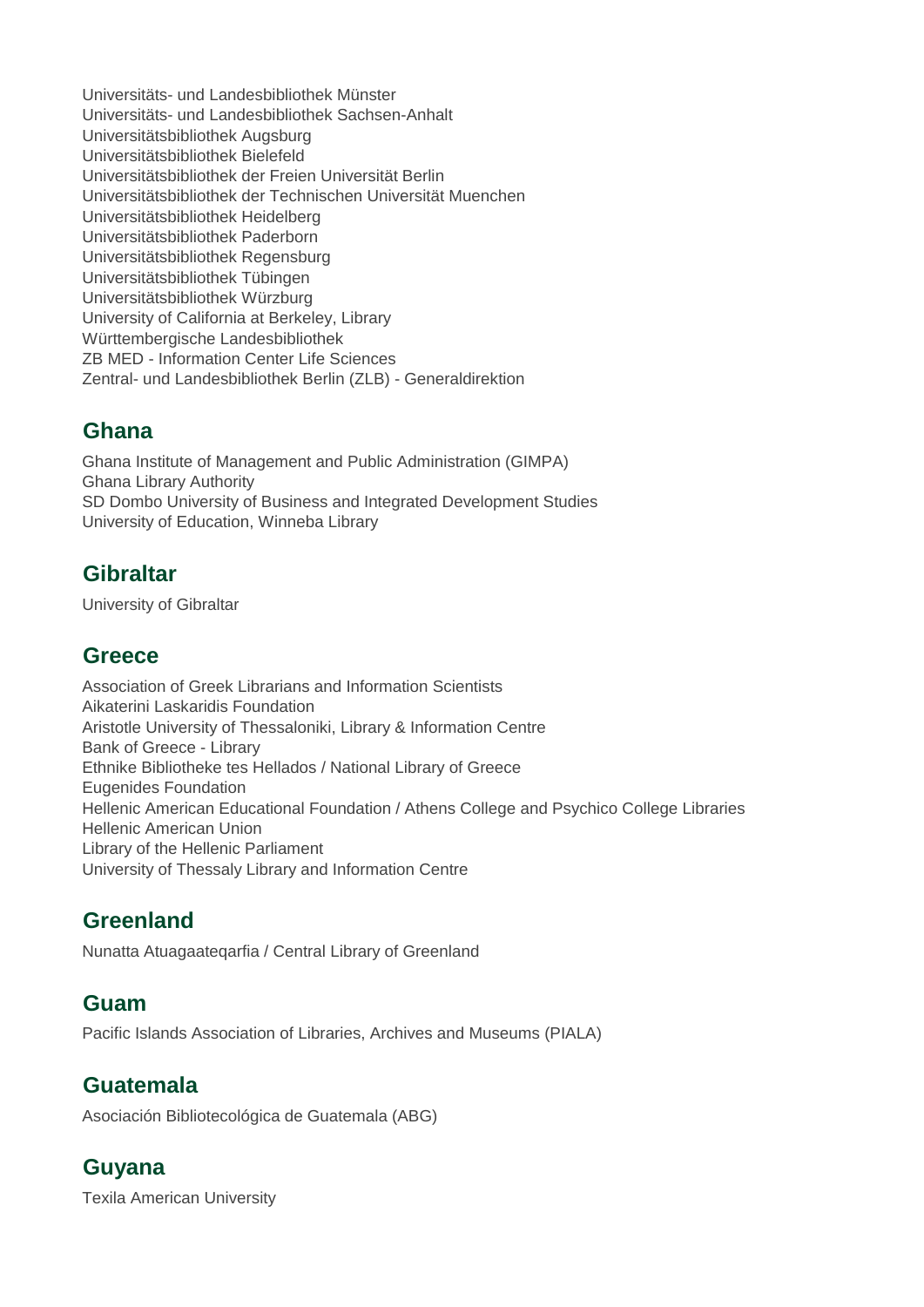University of Guyana Library

### **Haiti**

Fondation Connaissance et Liberté (FOKAL)

## **Holy See**

Biblioteca Apostolica Vaticana

### **Honduras**

ABIDH Asociación de Bibliotecarios y Documentalistas de Honduras

### **Hungary**

Alliance of Libraries and Information Institutes Magyar Könyvtárosok Egyesülete / Association of Hungarian Librarians Central Statistical Office, Library Metropolitan Ervin Szabo Library Országgyülés Hivatala, Országgyülési Könyvtár / Library of the Hungarian Parliament Országos Széchényi Könyvtár / National Széchényi Library

## **Iceland**

Upplysing Icelandic Library and Information Science Association Landsbókasafn Íslands – Háskólabókasafn / National and University Library of Iceland Reykjavik City Library Sound Library of Iceland

### **India**

Indian Library Association School Library Association-India Ambedkar University Delhi Indian Institute of Science (IISc) Indian Institute of Technology Bombay Indira Gandhi National Centre for the Arts, Reference Library Ministry of External Affairs Library, New Delhi The Energy and Resources Institute (TERI) The Parliament Library

### **Indonesia**

Bina Nusantara University Library of Universitas Islam Negeri Maulana Malik Ibrahim Malang National Library of Indonesia / Perpustakaan Nasional RI. Universitas Gadjah Mada, Library Universitas Medan Area

### **Iraq**

Iraqi Association for Information, Libraries and Documentation Specialists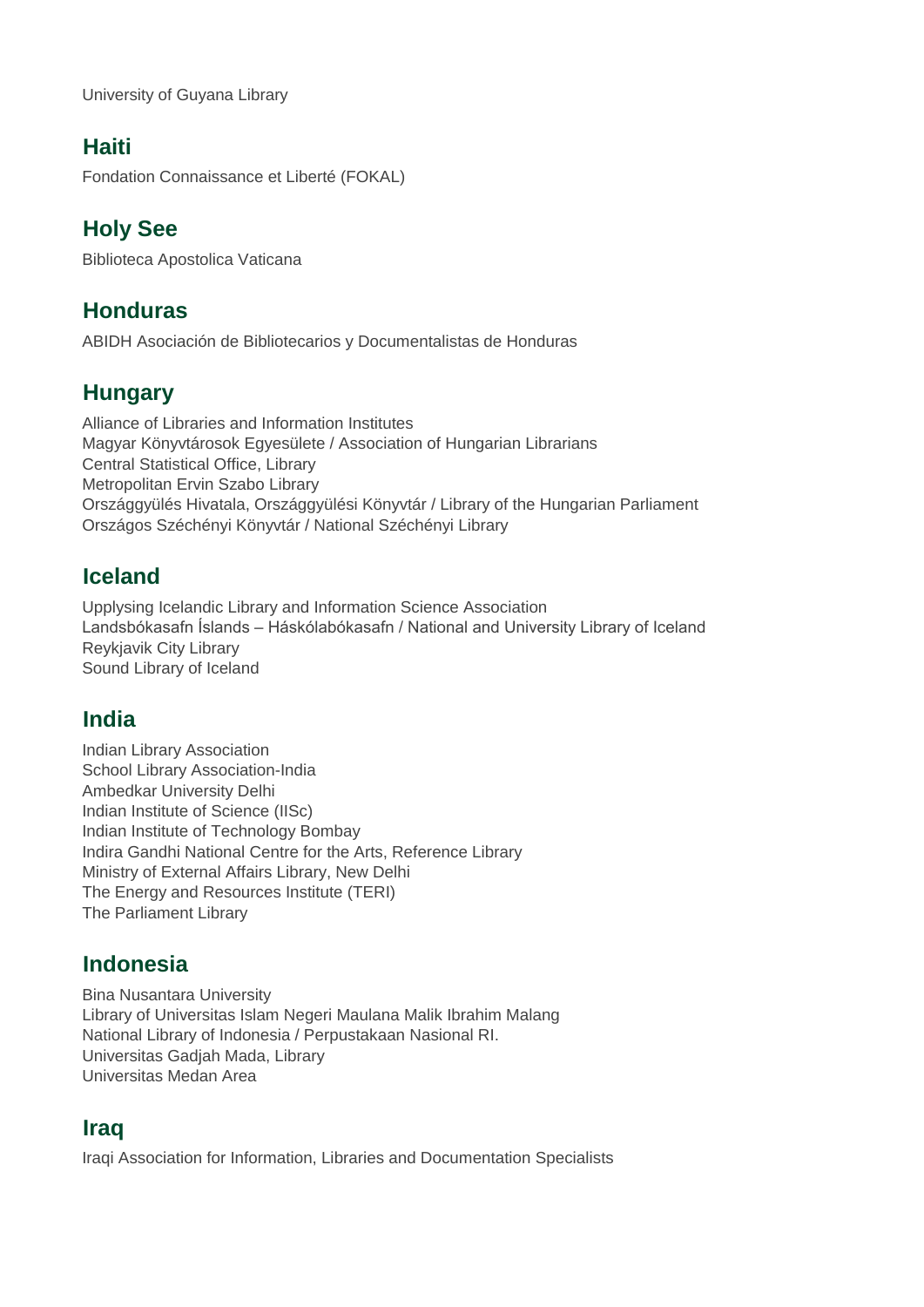### **Ireland**

Cumann Leabharlanna na h-Eireann / Library Association of Ireland Houses of the Oireachtas, Library and Research Service National Library of Ireland Trinity College Library, University of Dublin University College Dublin, Collection Services

## **Islamic Republic of Iran**

Islamic Republic of Iran's public libraries institution

#### **Israel**

Birzeit University, Main Library, Yusuf Ahmed Alghanim Library Elyachar Central Library, Technion-Israel Institute for Technology Hebrew University of Jerusalem Library Authority The National Library of Israel University of Haifa, Library

### **Italy**

Associazione Italiana Biblioteche Biblioteca del Senato della Repubblica G.Spadolini Biblioteca della Camera dei Deputati Biblioteca e Centro Documentazione INVALSI Biblioteca Nazionale Centrale - Roma Centro di Servizi del Sistema Bibliotecario di Ateneo (CSSBA), Università degli Studi di Genova Food and Agriculture Organization of the UN (FAO), David Lubin Memorial Library Free University of Bolzano, University Library ICCROM Library Istituto Centrale per il Catalogo Unico delle Bibl. Ital. e per le Inform. Bibliogr. (ICCU) Kunsthistorisches Institut in Florenz, Max-Planck-Institut Regione Lombardia - D.G. Cultura, Struttura Musei Biblioteche e Archivi Sistema bibliotecario di Milano (SBM) Universita Cattolica del Sacro Cuore - Biblioteca Università Commerciale Luigi Bocconi, Biblioteca Università degli Studi di Firenze, Coordinamento Centrale Biblioteche Università degli Studi di Milano, Divisione Coordinamento Biblioteche Università degli Studi di Trento - Sistema Bibliotecario di Ateneo Università degli studi di Udine

#### **Jamaica**

Jamaica Library Service National Library of Jamaica University of Technology Jamaica

#### **Japan**

Japan Art Documentation Society (JADS) Japan Library Association Assistive Technology Development Organization (ATDO) Kanazawa Institute of Technology, Library Center National Diet Library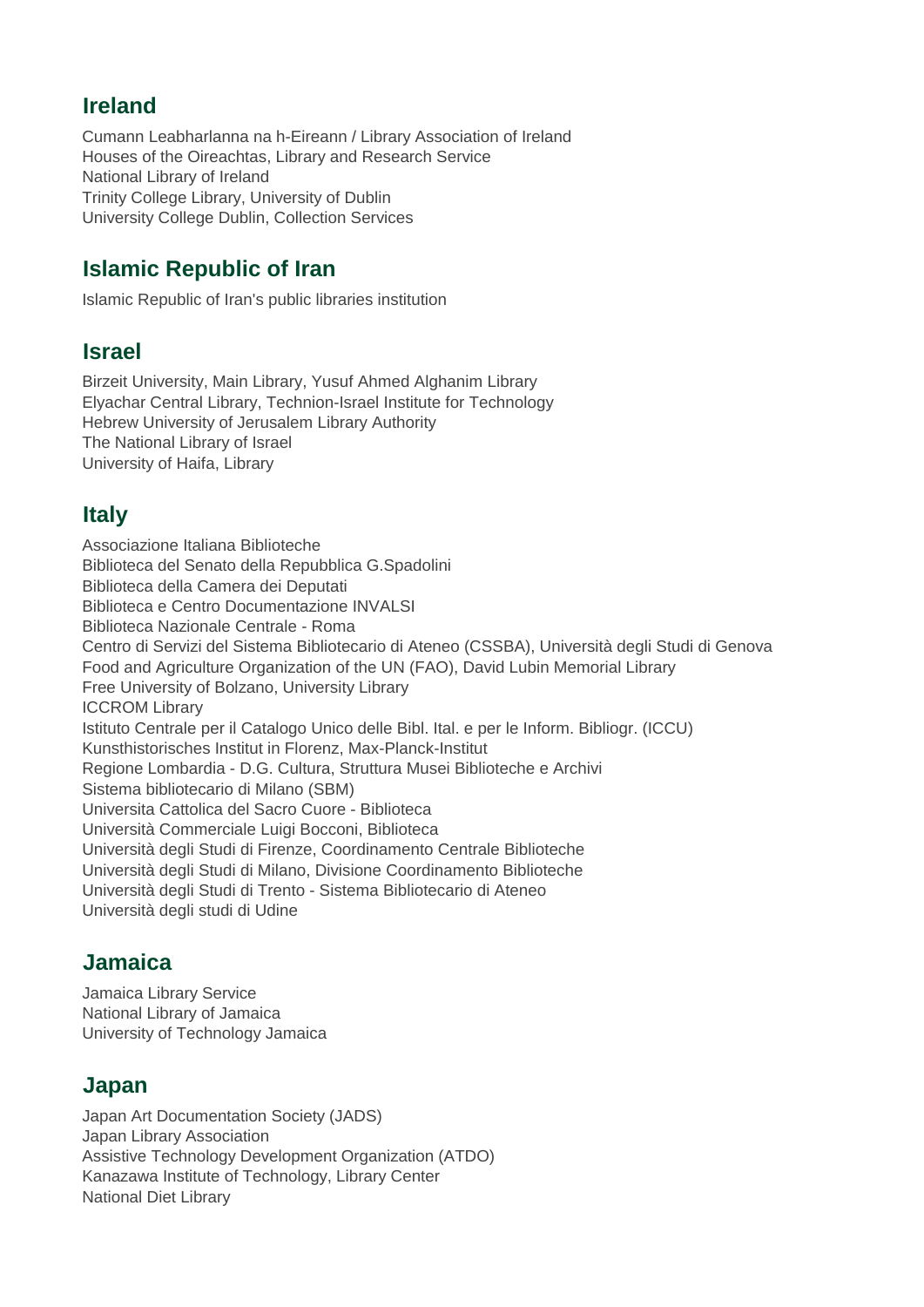School of Library and Information Science, Keio University University of Tsukuba Library

## **Jordan**

Jordan Library and Information Association (JLIA)

# **Kazakhstan**

Association of University Libraries of the Republic of Kazakhstan

# **Kenya**

Kenya Library Association Aga Khan University International Centre of Insect Physiology and Ecology (icipe) Kenya National Library Service United States International University, The Library

# **Kosovo, United Nations Interim Administration Mission**

National Library of Kosovo "Pjeter Bogdani"

# **Kyrgyzstan**

University of Central Asia

### **Latvia**

Library Association of Latvia (LAL) Latvijas Nacionala biblioteka / National Library of Latvia Riga Central Library Saeima (Parliament) of the Republic of Latvia, Library

# **Lebanon**

Lebanese Library Association (LLA) American University of Beirut, University Library Beirut Arab University, Library Administration Library of the Lebanese Parliament Main Library, University of Balamand Université Saint-Esprit de Kaslik / Holy Spirit University of Kaslik

# **Lesotho**

Lesotho Library Association National University of Lesotho Academic Library

# **Liechtenstein**

Liechtensteinische Landesbibliothek

# **Lithuania**

Lithuanian Librarians' Association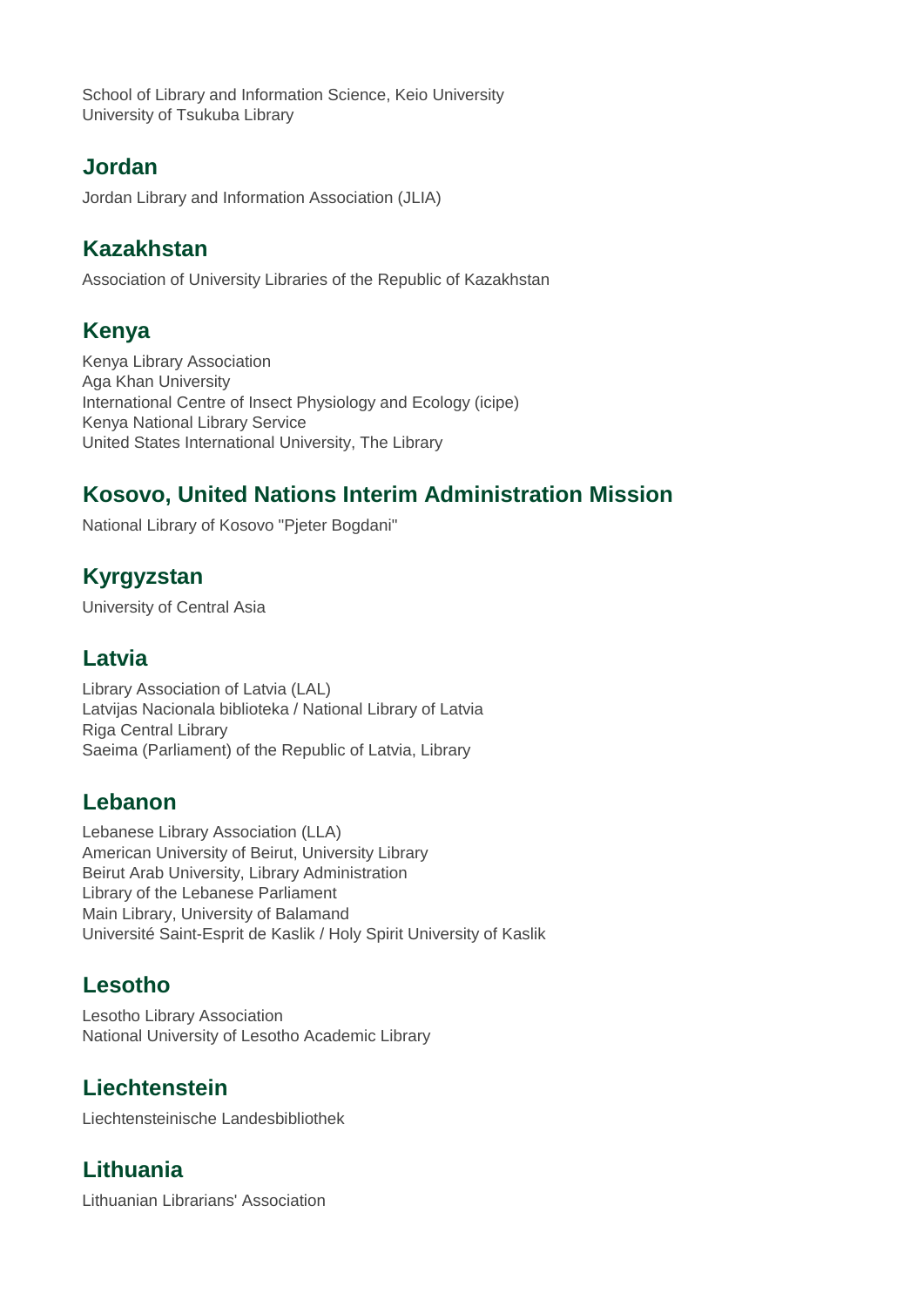EIFL - Stichting eIFL.net Martynas Mazvydas National Library of Lithuania

### **Luxembourg**

ALBAD - Luxembourgish Librarians', Archivists' and Documentalists' Association Bibliothèque Nationale du Luxembourg Max Planck Institute Luxembourg for Procedural Law Université du Luxembourg, Bibliothèque

### **Malawi**

Reserve Bank of Malawi

## **Malaysia**

Persatuan Pustakawan Malaysia / Librarians Association of Malaysia Ministry of International Trade and Industry, Library Parliament of Malaysia Perpustakaan Negara Malaysia / National Library of Malaysia Pustaka Negeri Sarawak / Sarawak State Library Sabah State Library Sultanah Bahiyah Library, Universiti Utara Malaysia Taylor's University Library, Taylor's University Sdn Bhd

# **Maldives**

Library of People's Majlis National Library of Maldives

# **Malta**

National Library of Malta

### **Mauritius**

Mauritius Council of Registered Librarians (MCRL) University of Mauritius, Library

# **Mexico**

Colegio Nacional de Bibliotecarios, A.C. (CNB) Biblioteca del Congreso del Estado de Guanajuato Instituto de Investigaciones Bibliográficas, Biblioteca y Hemeroteca Nacionales de México (UNAM) Instituto de Investigaciones Bibliotecológicas y de la Información (IIBI), UNAM Library Network of the Judicial Branch of the Federation / Red de Bibl. del Poder Judicial dela Fed. Univ. Nacional Autónoma de México, Dirección General de Bibliotecas Universidad Iberoamericana A.C., Biblioteca Francisco Xavier Clavigero, Adquisiciones Universidad Popular Autonoma del Estado de Puebla

# **Mongolia**

National Library of Mongolia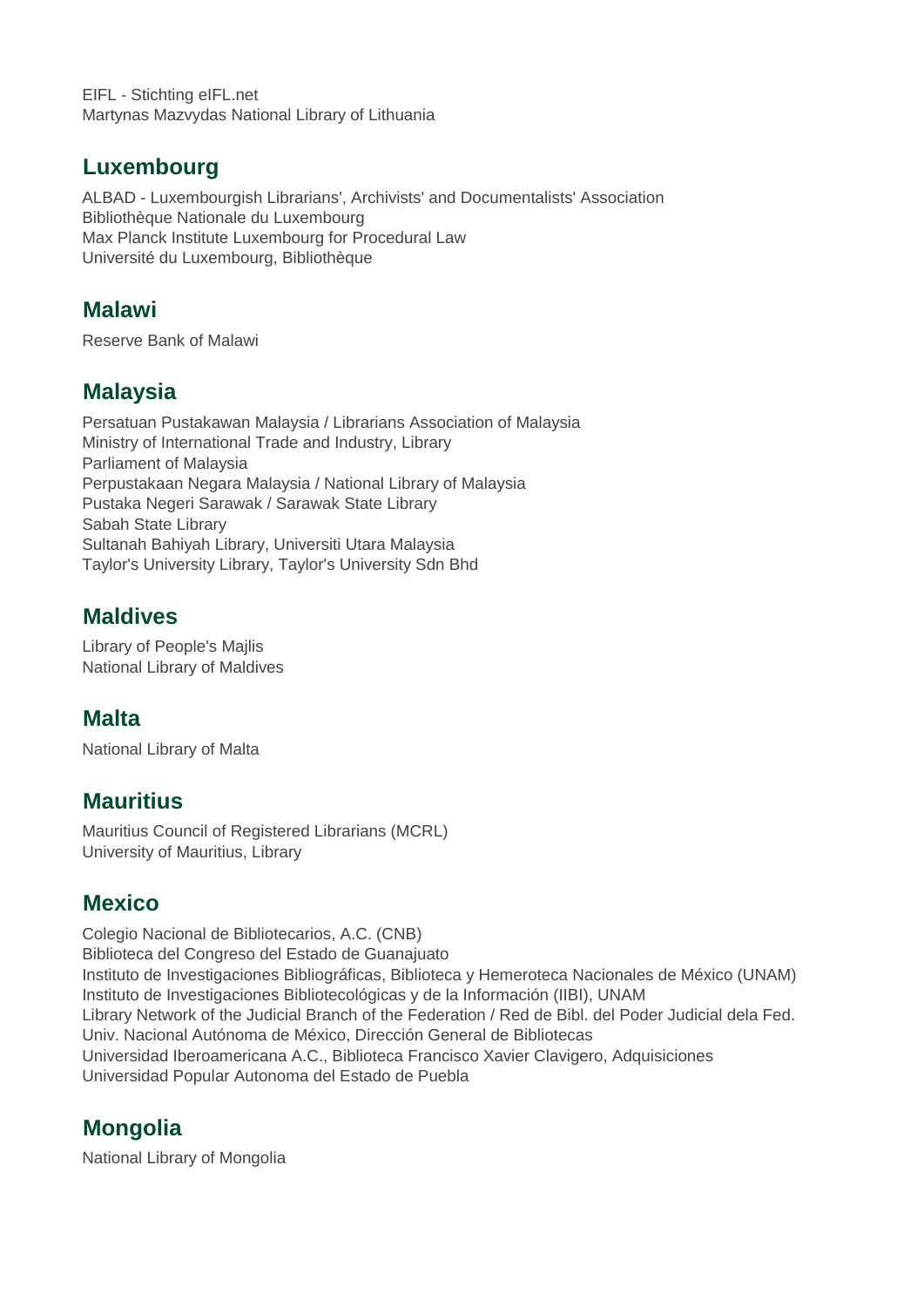### **Montenegro**

Association of Montenegrin Librarians National Library of Montenegro "Djurdje Crnojevic" Parliament of Montenegro The Library for the blind in Montenegro

### **Morocco**

Ecole des Sciences de l'Information

#### **Myanmar**

Myanmar Library Association Parliamentary Library, Pyidaunangsu Hluttaw Office, Myanmar

### **Namibia**

National Information Workers Association of Namibia (NIWAN) Namibia University of Science and Technology University of Namibia, Library

### **Netherlands**

European Bureau of Library, Information and Documentation Associations (EBLIDA) FOBID Netherlands Library Forum Ligue des Bibliothèques Européennes de Recherche (LIBER) UKB Vereniging van Openbare Bibliotheken (VOB) Bibliotheek Den Haag Bibliotheek der Rijksuniversiteit Bibliotheek Gelderland Zuid Bibliotheek Rotterdam Bibliotheek Technische Universiteit Eindhoven Bibliotheek Utrecht Bibliotheekservice Passend Lezen Breda University of Applied Sciences **Dedicon** denieuwebibliotheek Erasmus Universiteit Rotterdam, Universiteitsbibliotheek Institute for Housing and Urban Development (IHS) International Criminal Court (ICC) Koninklijke Bibliotheek (KB) Leiden University Library Library and Information Centre IBFD NBD/Biblion OCLC EMEA B.V. Openbare Bibliotheek Amsterdam Radboud Universiteit Nijmegen Universiteitsbibliotheek Rijksmuseum Research Services **Riinbrink** RKD - Netherlands Institute for Art History Stichting IHLIA TU Delft Library Tweede Kamer der Staten-Generaal, Dienst Informatie en Archief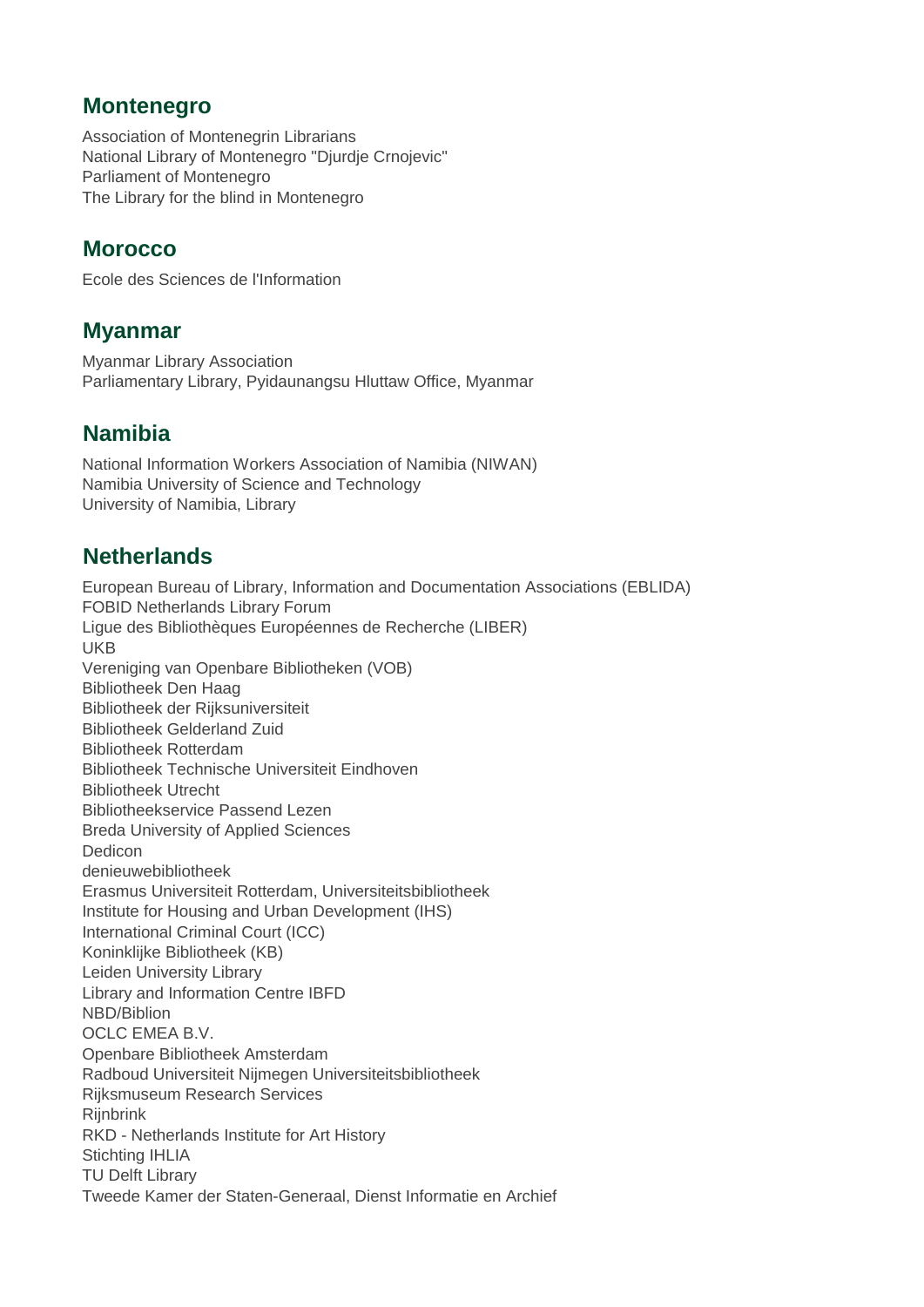Universiteitsbibliotheek Utrecht Universiteitsbibliotheek van Amsterdam, Afdeling Acquisitie University of Twente, Library & Archive VU University Library Wageningen UR Library

#### **New Zealand**

Council of New Zealand University Librarians (CONZUL) Library & Information Association of New Zealand Aotearoa (LIANZA) Te Ropu Whakahau Auckland Libraries Christchurch City Libraries National Library of New Zealand / Te Puna Maatauranga o Aotearoa Open Polytechnic of New Zealand Parliamentary Library Victoria University of Wellington, Library

## **Nigeria**

Nigerian Library Association

### **North Macedonia**

National and University Library, St Kliment Ohridski The Assembly of the Republic of Macedonia

#### **Norway**

Norsk Bibliotekforening / Norwegian Library Association Norsk fagbibliotekforening / Norwegian Association of Special Libraries Baerum kommune, Baerum bibliotek Bergen Offentlige Bibliotek Biblioteksentralen SA Deichman Library Development Section Nasjonalbiblioteket / National Library of Norway Norsk lyd- og blindeskriftbibliotek / Norwegian Library of Talking Books and Braille NTNU Library Stormen Library Stortingsbiblioteket / Library of the Norwegian Parliament Tønsberg and Færder Public Library Trondheim Public Library Universitetsbiblioteket i Bergen University College of Southeast Norway (USN) University of Tromso Library Vestfold og Telemark fylkesbibliotek Viken County Library Western Norway University College of Applied Sciences, The Library

#### **Oman**

Oman Libraries Association (OLA)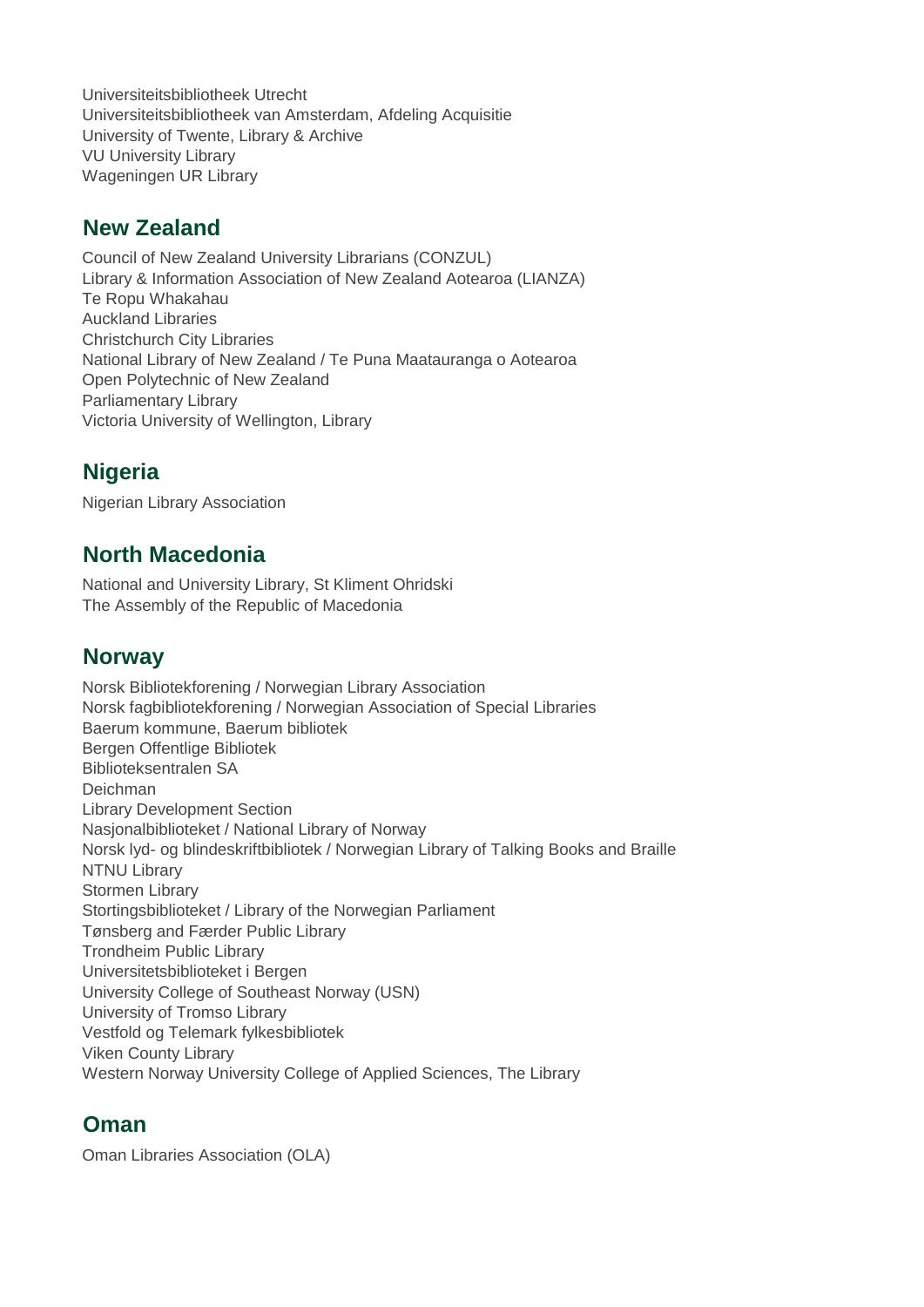### **Pakistan**

Pakistan Library Club

### **Panama**

Asociacíon Panameña de Bibliotecarios Biblioteca Nacional Ernesto J. Castillero R. de Panama

## **Paraguay**

Biblioteca y División Centro de Información Cultural "Dr. César Romeo Acosta"; Banco Central del

### **Peru**

Colegio de Bibliotecologos del Peru (CBP) Biblioteca de la Universidad del Pacífico Instituto Cultural Peruano NorteAmerciano National Library of Peru Pontificia Universidad Catolica del Peru, Biblioteca Central

## **Philippines**

Association of Parliamentary Librarians of Asia and the Pacific (APLAP) Capiz State University National Library of the Philippines Rizal Library, Ateneo de Manila University University of Santo Tomas Library University of the Philippines Los Banos Xavier University - Ateneo de Cagayan

# **Poland**

Stowarzyszenie Bibliotekarzy Polskich / Polish Librarians Association Biblioteka Kraków (Cracow Library) Biblioteka Narodowa / National Library of Poland Biblioteka Sejmowa / The Sejm Library Biblioteka Uniwersytecka w Warszawie / University of Warsaw Library Biblioteka Uniwersytecka we Wroclawiu / University Library Wroclaw Chancellery of the Senate Poznan University Library Wroclaw University of Science and Technology, Center for Scientific and Technical Information

# **Portugal**

Portuguese Association of Librarians, Archivists, Information and Documentation Professionals Assembleia da Republica Biblioteca Nacional de Portugal Departamento de Arquivo, Documentação e Informação Direção Geral do Livro, dos Arquivos e das Bibliotecas Fundação Calouste Gulbenkian, Biblioteca de Arte Rede de Bibliotecas Escolares

# **Puerto Rico**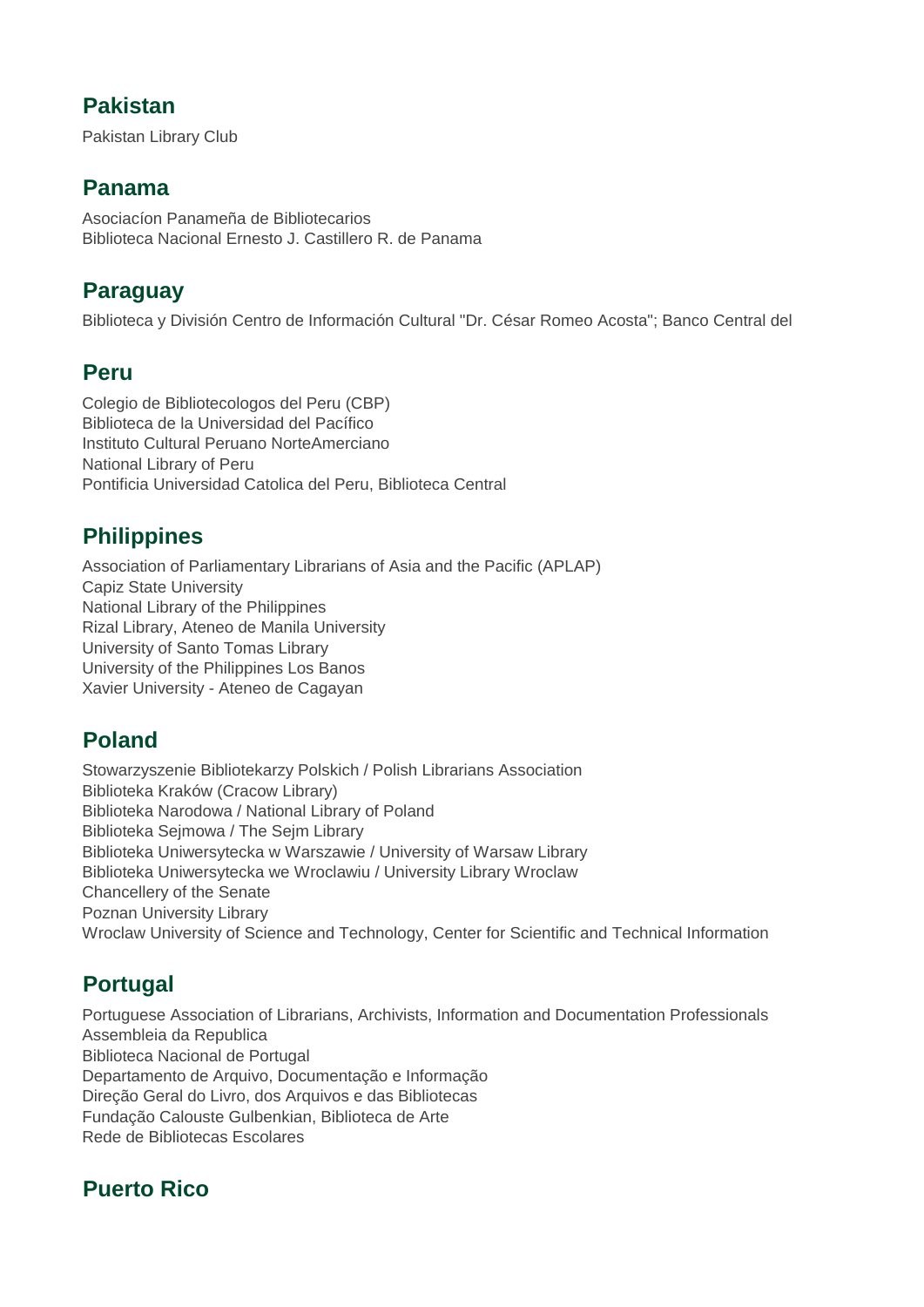Association of Caribbean University and Research Libraries (ACURIL) Sociedad de Bibliotecarios de Puerto Rico (SBPR) University of Puerto Rico Library System, Library and Information Sciences Library

### **Qatar**

Arab Federation for Libraries and Information (AFLI) Northwestern University in Qatar Qatar National Library University of Calgary-Qatar

### **Republic of Korea**

Korean Library Association Korean Public Library Association National Assembly Library Republic of Korea National Assembly Research Service (NARS) National Library of Korea

## **Republic of Moldova**

Library Association of the Republic of Moldova

# **Republic of Serbia**

Parent Library Community of Serbia Serbian Library Association Belgrade City Library Matica Srpska Library / Serbian National Library Narodna biblioteka Srbije / National Library of Serbia

# **Romania**

Asociatja Bibliotecarilor din Romania / Romanian Library Association The National Association of Public Libraries and Librarians in Romania Carol I Central University Library of Bucharest Romanian Academy Library, Foreign Relations Department West University Timisoara

# **Russian Federation**

Library Assembly of Eurasia (LAE) National Library Association "Libraries of the Future" (NALF) Russian Library Association Boris Yeltsin Presidential Library Federal Assembly, Parliament of the Russian Federation, Parliamentary Library M.I. Rudomino All-Russia State Library for Foreign Literature (VGBIL) National Library of Russia Russian Academy of Sciences Library Russian National Public Library for Science and Technology Russian State Art Library (RSAL) Russian State Library Russian State Library for the Blind (RGBS) Russian State Library for Young Adults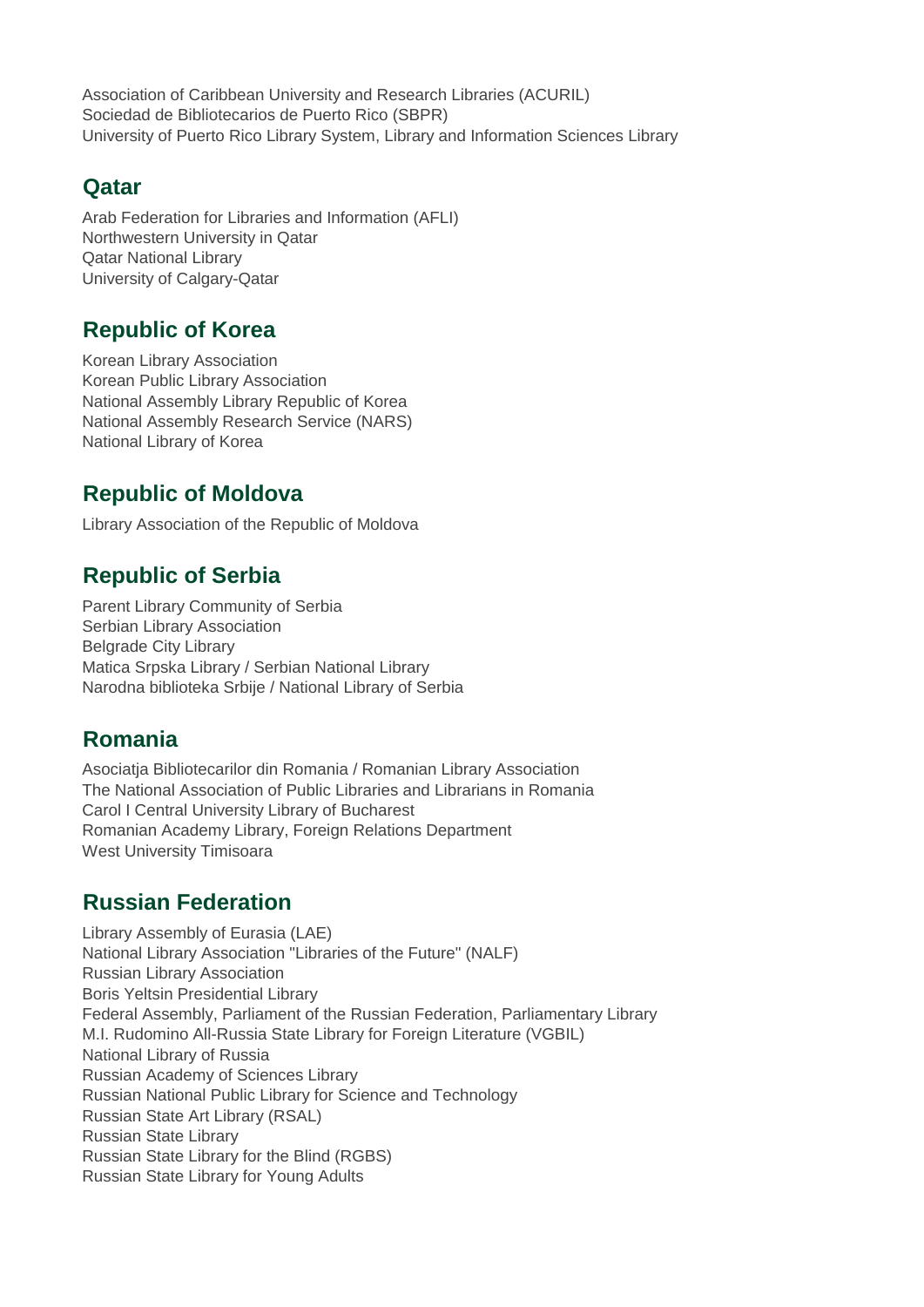### **Samoa**

Library Association of Samoa

### **Saudi Arabia**

King Abdullah University of Science and Technology (KAUST) King Fahad National Library

### **Senegal**

Centre national de Documentation scientifique et technique (CNDST)

### **Sierra Leone**

Parliament of Sierra Leone Library

### **Singapore**

Library Association of Singapore Li Ka Shing Library, Singapore Management University National Library Board NUS Libraries, National University of Singapore

## **Slovakia**

Slovak Librarians and Libraries Association / Spolok slovenských knihovníkov a knižníc Národná rada Slovenskej republiky / National Council of the Slovak Republic Slovak National Library Univerzitná kniznica v Bratislave

# **Slovenia**

Zveza bibliotekarskih drustev Slovenije / Slovenian Library Association Centralna tehniska knjiznica Univerze v Ljubljani / Central Technical Library at the University of Ljubljana Institut informacijskih znanosti (IZUM) Mestna knjiznica Ljubljana / Ljubljana City Library Narodna in univerzitetna knjiznica / National & University Library National Assembly of the Republic of Slovenia Univ. of Ljubljana, Faculty of Arts, Dept. of Library & Information Science & Book Studies Univerza v Mariboru, Univerzitetna knjiznica Maribor

# **South Africa**

Association for Health Information and Libraries in Africa (AHILA) Library and Information Association of South Africa (LIASA) Cape Peninsula University of Technology Department of Information Science, University of Pretoria Durban University of Technology (DUT) eThekwini Municipal Libraries Mangosuthu University of Technology Msunduzi Municipal Library Services North-West University: Library and Information Services Parliamentary Information Centre Sefako Makgatho Health Sciences University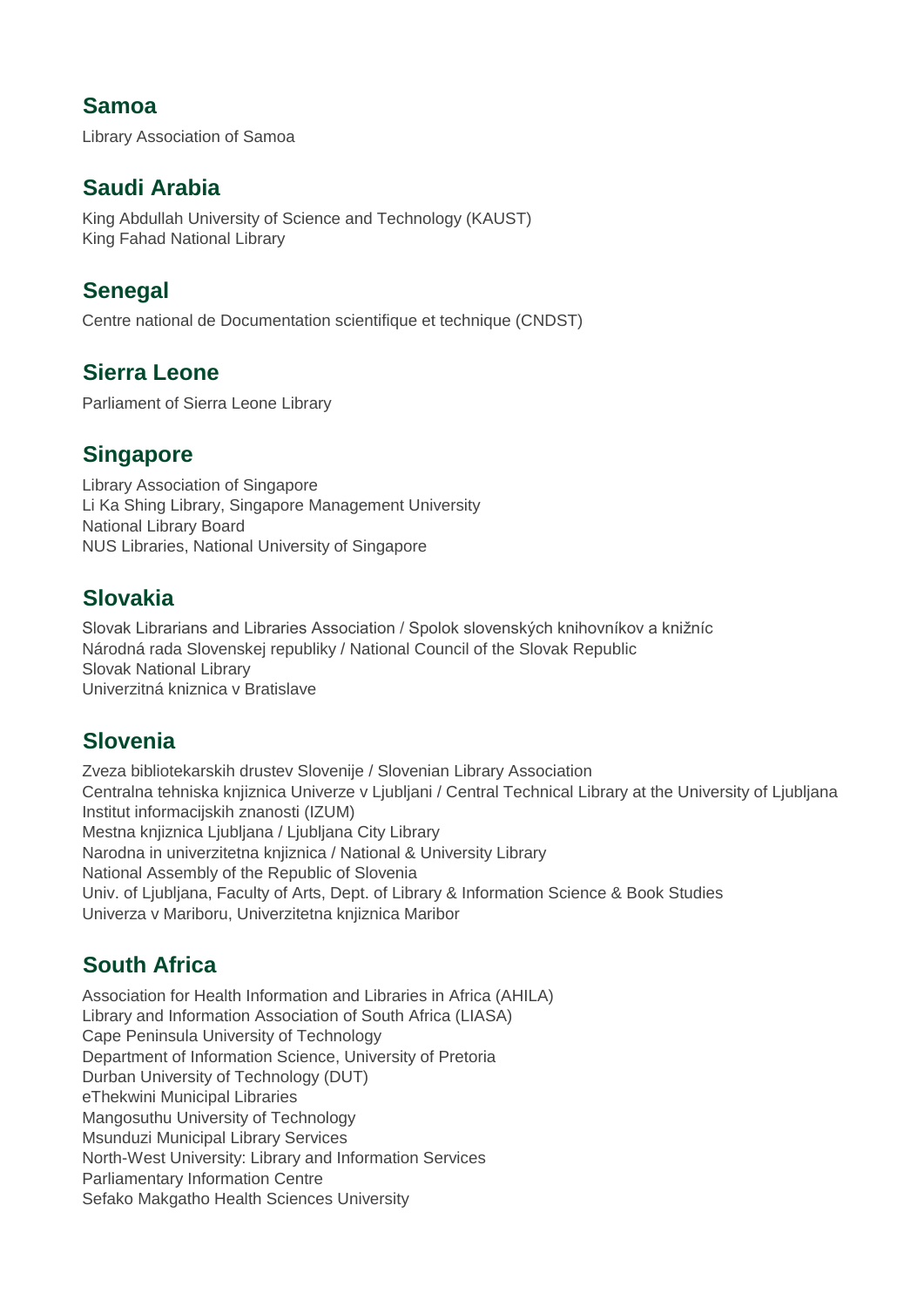South African Library for the Blind Stellenbosch University, Library and Information Service The National Library of South Africa (NLSA) Tshwane University of Technology UFS Library and Information Services UNISA Department of Information Science University of Cape Town, Chancellor Oppenheimer Library, Periodicals Department University of Cape Town, Department of Knowledge and Information Stewardship University of South Africa (UNISA) Library University of the Western Cape, University Library University of Witwatersrand Library University of Zululand Vaal University of Technology

# **Spain**

Col.legi Oficial de Bibliotecaris-Documentalistes de Catalunya Fed. Española de Soc. de Archivística, Biblioteconomía, Documentación y Museística (FESABID) Federación Española de Asociaciones de Archiveros, Bibliotecarios, Arqueólogos, museólogos y documentalistas (ANABAD) Red de Bibliotecas Universitarias Españolas (REBIUN) Sociedad Española de Documentación e Información Científica Biblioteca de Catalunya Biblioteca de la Universidad Complutense de Madrid Biblioteca del Senado Biblioteca Nacional de España (BNE) Biblioteca Regional de Madrid Biblioteca Universidad de Alcalá Biblioteca Universitaria Congreso de los Diputados Consorci de Biblioteques de Barcelona Cortes de Castilla y León Departamento de Ciencias de la Documentacion e Historia de la Ciencia, Facultad de Filosofia y Letres Eusko Legebiltzarra, Parlamento Vasco, Biblioteca Facultat de Informació i Mitjans Audiovisuals, Universitat de Barcelona' Fundación Colección Thyssen-Bornemisza. Biblioteca Fundación I.E. Library Instituto Cervantes, Departamento de Bibliotecas y Documentación Museo Nacional del Prado Biblioteca Organización Nacional de Ciegos Españoles (ONCE) Parlament de Catalunya Biblioteca Servei de Biblioteques, Direcció General d'Arxius, Biblioteques, Museus i Patrimoni Subdirección General de Coordinación Bibliotecaria Unidad de Coordinación Bibliotecaria, Ministerio de Defensa de España Unidad de Recursos de Inform. Científica para la Investigación, Consejo Super. de Invest. Científicas Universidad de Cantabria, Biblioteca Universitaria Universidad de León, Biblioteca Universidad Rey Juan Carlos, Biblioteca

# **Sri Lanka**

Sri Lanka Library Association National Library & Documentation Services Board of Sri Lanka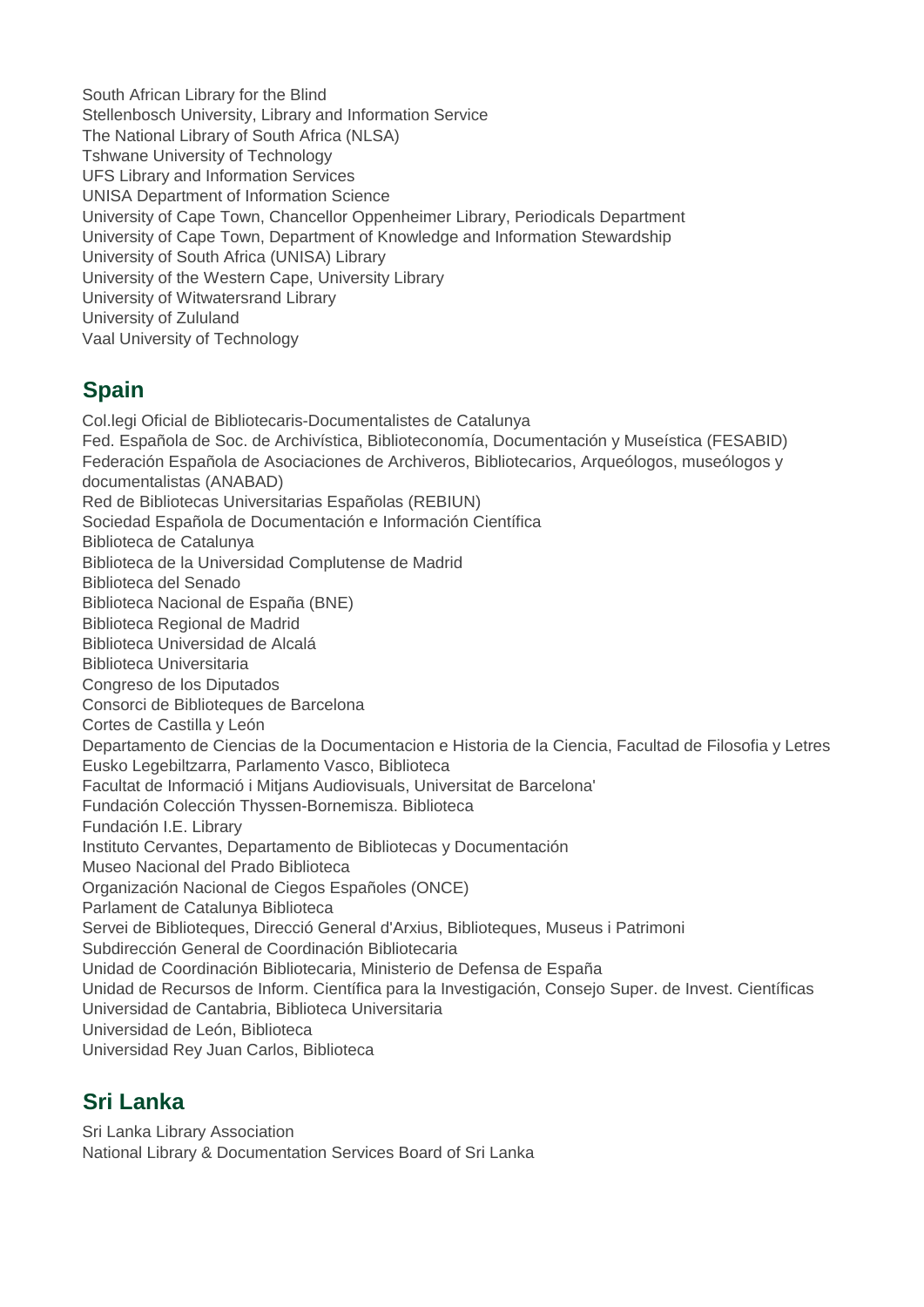### **State of Palestine**

Palestinian Library and Information Association (PLIA)

### **Suriname**

Nationale Database Suriname

#### **Sweden**

DIK European Association for Health Information and Libraries (EAHIL) Svensk Biblioteksförening / Swedish Library Association Chalmers University of Technology, Library Göteborgs University Library Helsingborg City Libraries Karolinska Institutet Kultur Skåne Kungliga Biblioteket / The National Library of Sweden Linköping University, Library Linneaus University Library Lund University Libraries Malmö Stadsbibliotek Malmö University Library Mid Sweden University Library Regionbibliotek Västernorrland Regionbiblioteket i Örebro län / Örebro County Regional Library Riksdagsbiblioteket / Library of the Swedish Parliament Royal Institute of Technology, Library SLU, Ultunabiblioteket Södertörns högskolebibliotek / Södertörn University Library Stockholm University Library Stockholms Stadsbibliotek Swedish Agency for Accessible Media (Myndigheten för tillgängliga medier, MTM) Swedish Arts Council Swedish National Heritage Board, Library of the Royal Swedish Academy of Letters, History and Umeå Stadsbibliotek / Umeå City Library Umeå University Library University of Borås, Swedish School of Library and Information Studies University of Borås, The Library Uppsala University Library

### **Switzerland**

AILIS - Association of International Librarians and Information Specialists Association genevoise des bibliothécaires et professionnels diplômés en information documentaire **Bibliosuisse** Bibliothek am Guisanplatz Bibliothèque Braille Romande et Livre Parlé Bibliothèque cantonale et universitaire BCU Lausanne Bibliothèque d'Art et d'Archéologie (BAA) des Museés d´Art et d´Histoire Bibliothèque de Genève Bibliothèque nationale suisse ETH-Library Globethics.net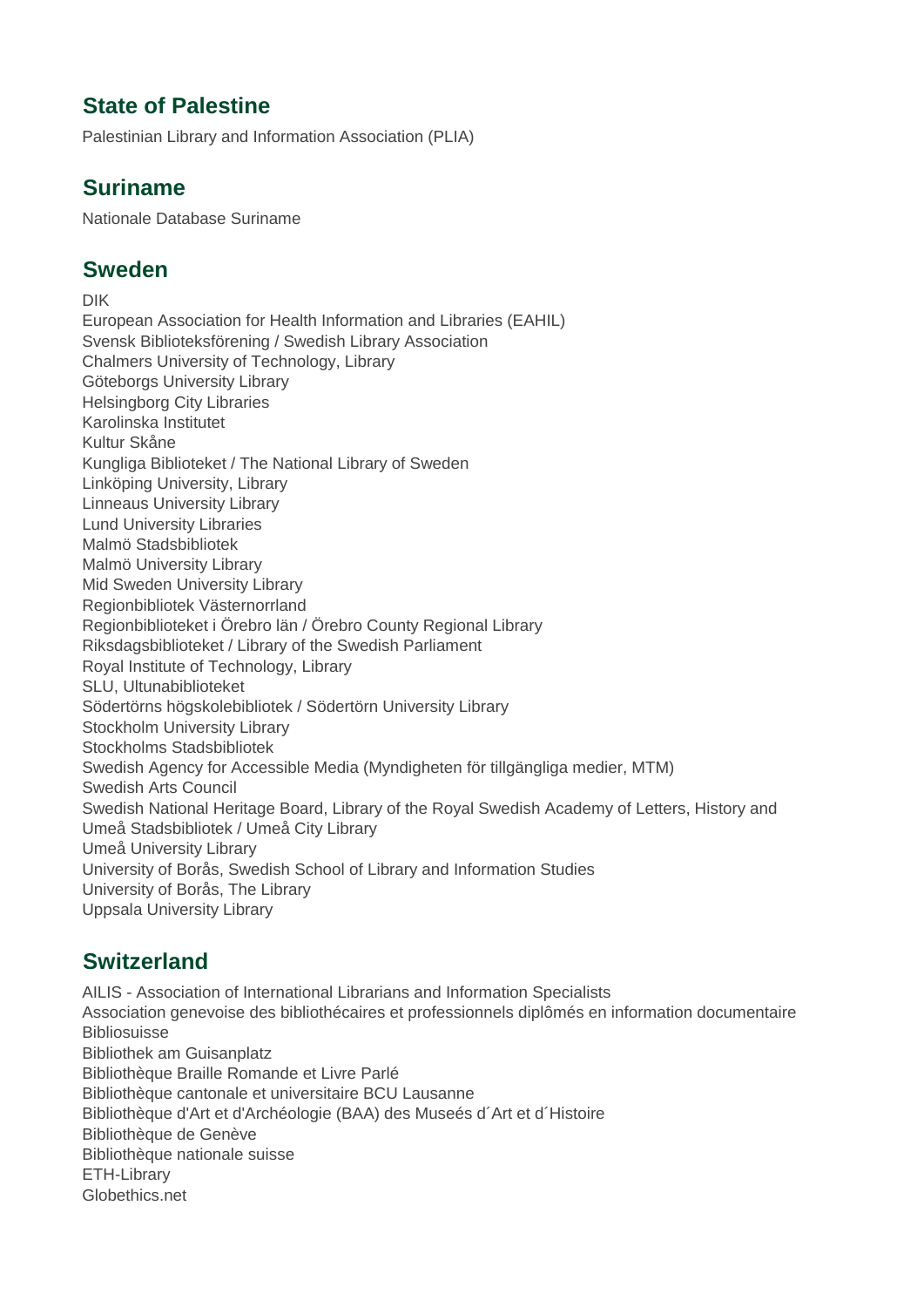Haute Ecole de Gestion Filière Information et Documentation International Labour Office, Bureau of Library and Information Services Kunsthistorisches Institut, Bibliothek Media and Information Centre of the Zurich University of the Arts Olympic Foundation of Culture and Heritage Parlamentsbibliothek SBS Schweizerische Bibliothek für Blinde, Seh- und Lesebehinderte Sistema bibliotecario ticinese (Sbt) Stiftung Bibliomedia Schweiz Swiss Institute for Art Research (SIK-ISEA), Library UN Library at Geneva Union Interparlementaire / Inter-Parliamentary Union Universität St. Gallen, Bibliothek Universitätsbibliothek Bern / University Library Bern Université de Genève, Division de l'information scientifique (DIS) WIPO Library World Health Organization, Library and Information Networks for Knowledge Zentral- und Hochschulbibliothek Luzern Zentralbibliothek Zürich

## **Thailand**

Thai Library Association under the Patronage of H.R.H. Princess Maha Chakri Sirindhorn Chiang Mai University Library Library and Museum Group, Bureau of Parliamentary Studies, The Secretariat of the Senate of Thailand National Library of Thailand Sukhothai Thammathirat Open University, Office of Doc. and Information Thailand Knowledge Park

# **Timor-Leste**

Direction of Timor Leste Parliamentary Research

# **Trinidad and Tobago**

National Library and Information System (NALIS) The Alma Jordan Library, University of the West Indies

# **Turkey**

Turkish Librarians' Association Atilim Üniversitesi Kütüphanesi - ATILIM University Library Isik University, Library Koç University, Suna Kiraç Library MEF University Milli Kütüphane Baskanligi / The National Library of Turkey Özyegin University Sabanci University Information Center Turkish Presidency The Nation's Library

# **Tuvalu**

Tuvalu National Library and Archives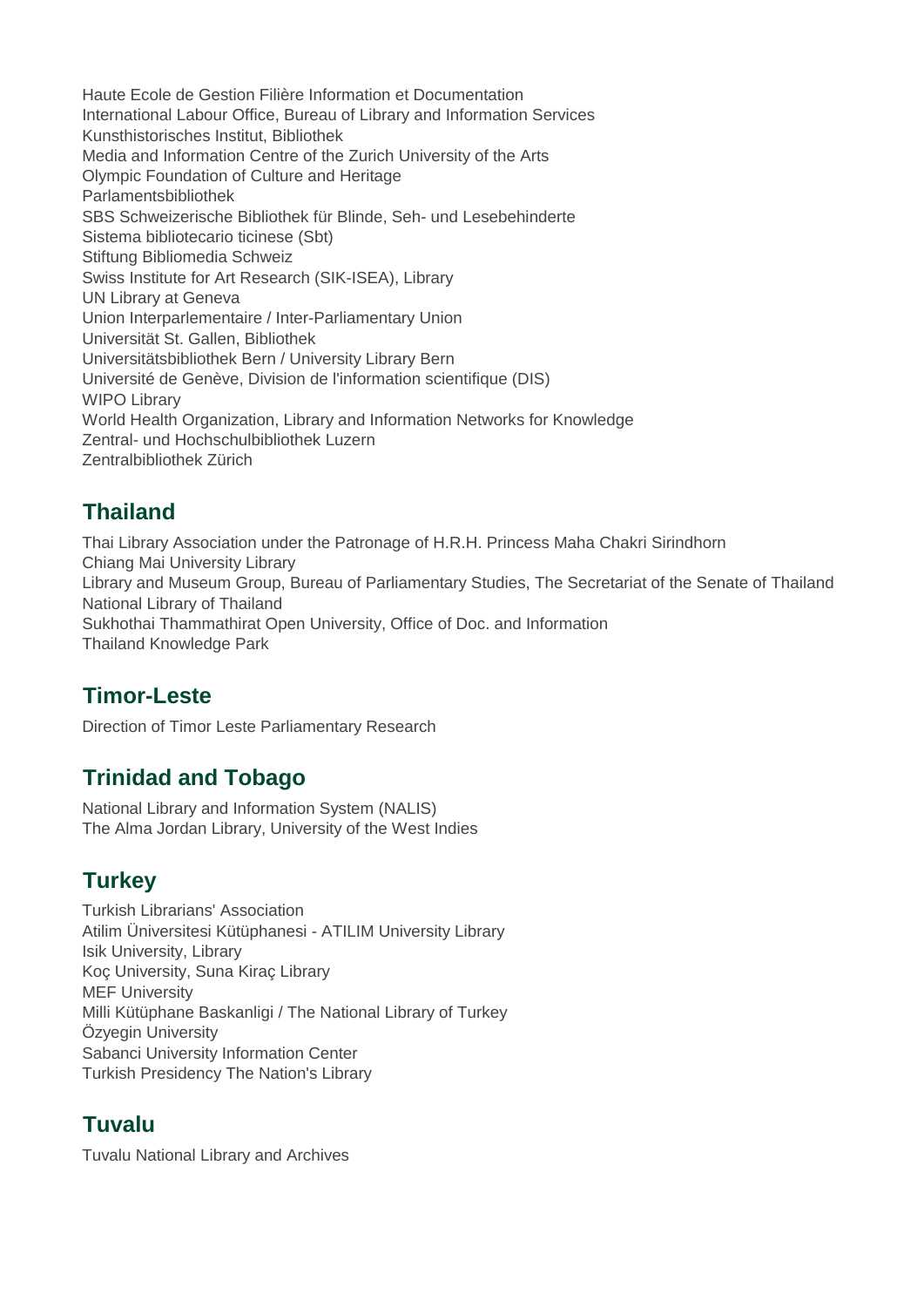# **Uganda**

Uganda Library and Information Association (ULIA) Bank of Uganda Library Busitema University Makerere University Library Parliament of Uganda

# **Ukraine**

Ukrainian Library Association V. Vernadskyi National Library of Ukraine

# **United Arab Emirates**

Emirates Library and Information Association (ELIA) American University in the Emirates American University of Sharjah Library Higher Colleges of Technology Mohammed bin Rashid Library Mohammed Bin Rashid University of Medicine and Health Sciences National Archives and Library Sharjah Documentation and Archives Authority Sharjah Library Zayed University Library

# **United Kingdom**

Cilip - the Chartered Institute of Library and Information Professionals African School/African School Mobile Library Bodleian Libraries Department for Work and Pensions Research Library Edinburgh University, Library House of Lords Library Information Services & Systems, King's College London Library Resources Section, House Of Commons National Art Library, Word & Image Department, Victoria & Albert Museum National Library of Scotland National Library of Wales / Llyfrgell Genedlaethol Cymru Northern Ireland Assembly, Research and Library Services Royal National Institute of Blind People Scottish Parliament Information Centre The British Library The Open University Library Services University of Glasgow Library University of London University of Sheffield, University Library

# **United Republic of Tanzania**

Tanzania Library Association East African Community

# **United States of America**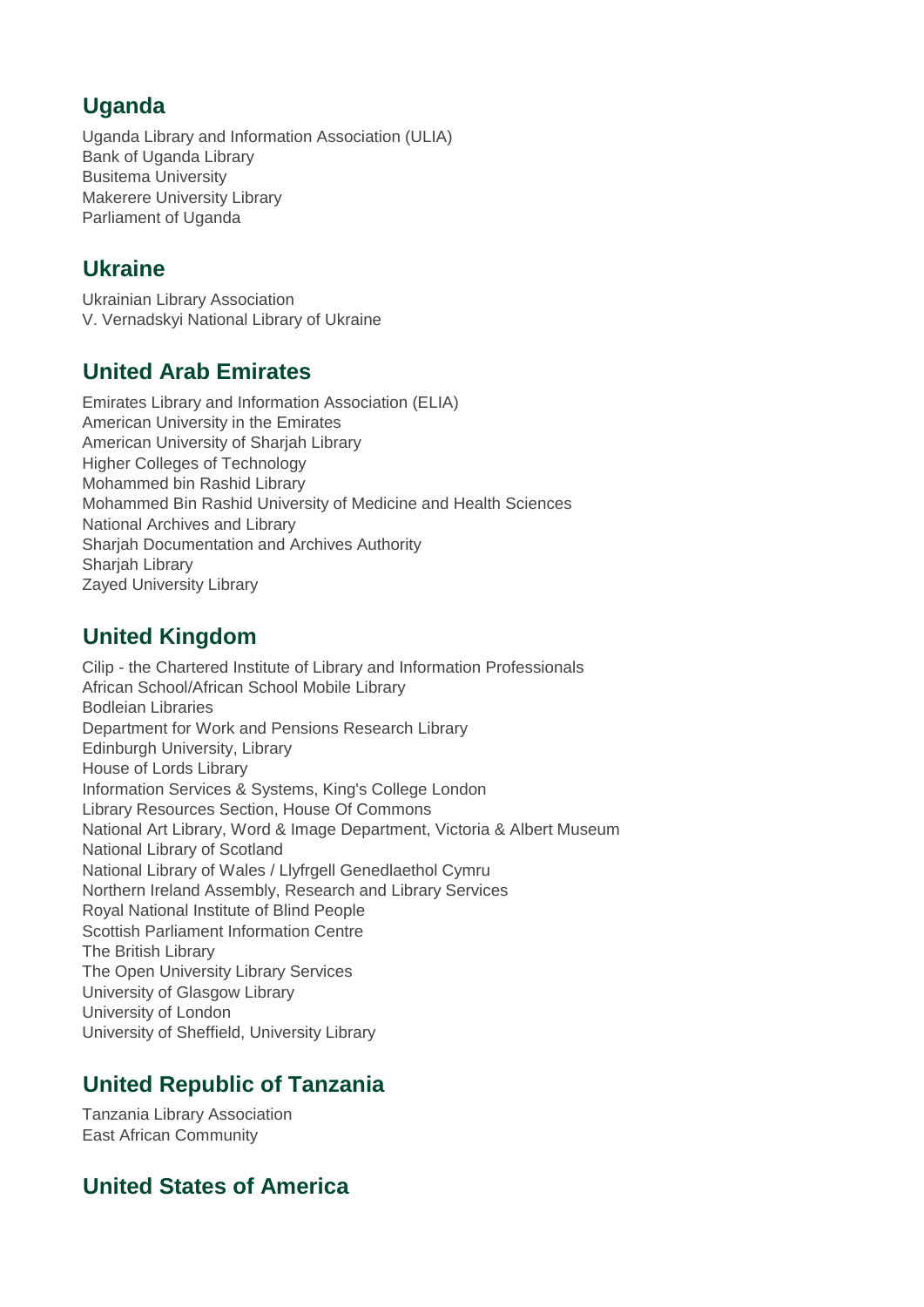American Library Association American Theological Library Association Association for Library and Information Science Education (ALISE) Association of Research Libraries Chief Officers of State Library Agencies (COSLA) Chinese American Librarians Association (CALA) International Association of School Librarianship (IASL) Library Publishing Coalition NASIG **OhioNet** Sikh Reference Library USA Special Libraries Association (SLA) Urban Libraries Council Biblioteca P. Florentino Idoate, SJ, Universidad Centroamericana José Simeón Canas Bookshare by Benetech Boston Public Library California State Library Center for Research Libraries Church History Library, Church of Jesus Christ of Latter-day Saints Clarkson University Libraries Columbia University in the City of New York, The Libraries Columbus Metropolitan Library Cornell University Library Dartmouth College Emory University Enoch Pratt Free Library **FamilySearch** Georgetown University, Lauinger Library Harvard College Library Indiana University Kokomo Indiana University Libraries Institute of Museum and Library Services Internet Archive Iowa State University Library ITHAKA Harbors LA County Library Lehigh Libraries Library of Congress Los Angeles Public Library (LAPL) Metropolitan New York Library Council National Agricultural Library National Library of Medicine New York Public Library Northeastern University Libraries NYU School of Law Library Oakland University Libraries Oberlin College Libraries **OCLC** Oregon State University Libraries Pikes Peak Library District Purdue University Libraries Queens Public Library Regent University Rutgers University, Archibald Stevens Alexander Library San Francisco Public Library San Jose State University / SLIS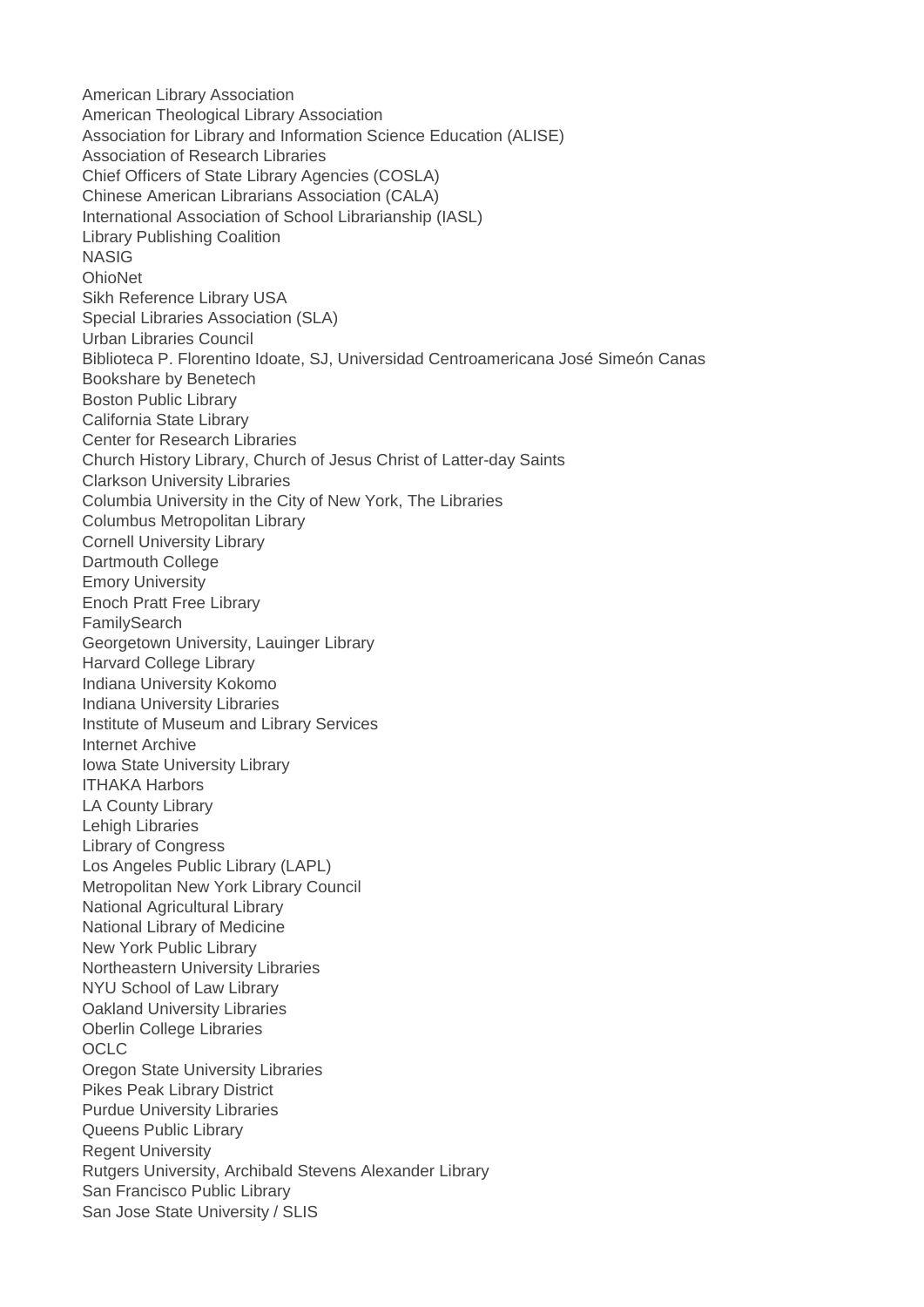School of Information & Library Science, University of North Carolina at Chapel Hill Sheridan Libraries, Johns Hopkins University Simmons University, School of Library and Information Science Smithsonian Libraries & Archives Southern Methodist University Stanford University Libraries and Academic Information Resources The Getty Research Institute, Research Library The National Archives and Records Administration (NARA) United Nations Dag Hammarskjöld, Library, United Nations University Libraries, The Pennsylvania State University University of Arkansas Libraries University of California, Los Angeles (UCLA) Library University of California, The UCI Libraries University of Cincinnati University of Colorado Libraries University of Delaware Library University of Denver, Penrose Library University of Houston, Library Serials Department University of Illinois at Urbana Champaign Library University of Miami, Otto G. Richter Library University of Michigan, University Library University of Nevada, Las Vegas University of Notre Dame University of South Carolina, School of Library and Information Science University of Tennessee Health Sciences Library University of Tennessee, Hodges Library-Serials University of Texas at Austin Libraries University of Virginia, Alderman Library Vanderbilt University Libraries Washington University in St. Louis World Bank Group Library Xavier University of Louisiana, University Library Yale University Library

#### **Uruguay**

Asociación de Bibliotecólogos del Uruguay / Uruguayan Library Association (ABU) Facultad de Información y Comunicación

### **Uzbekistan**

Center of Islamic Civilization in Uzbekistan National Library of Uzbekistan

### **Viet Nam**

National Agency for Science and Technology Information (NASATI) National Library of Viet Nam Royal Melbourne Institute of Technology Vietnam

# **Zambia**

Library and Information Association of Zambia National Assembly of Zambia, Parliamentary Library